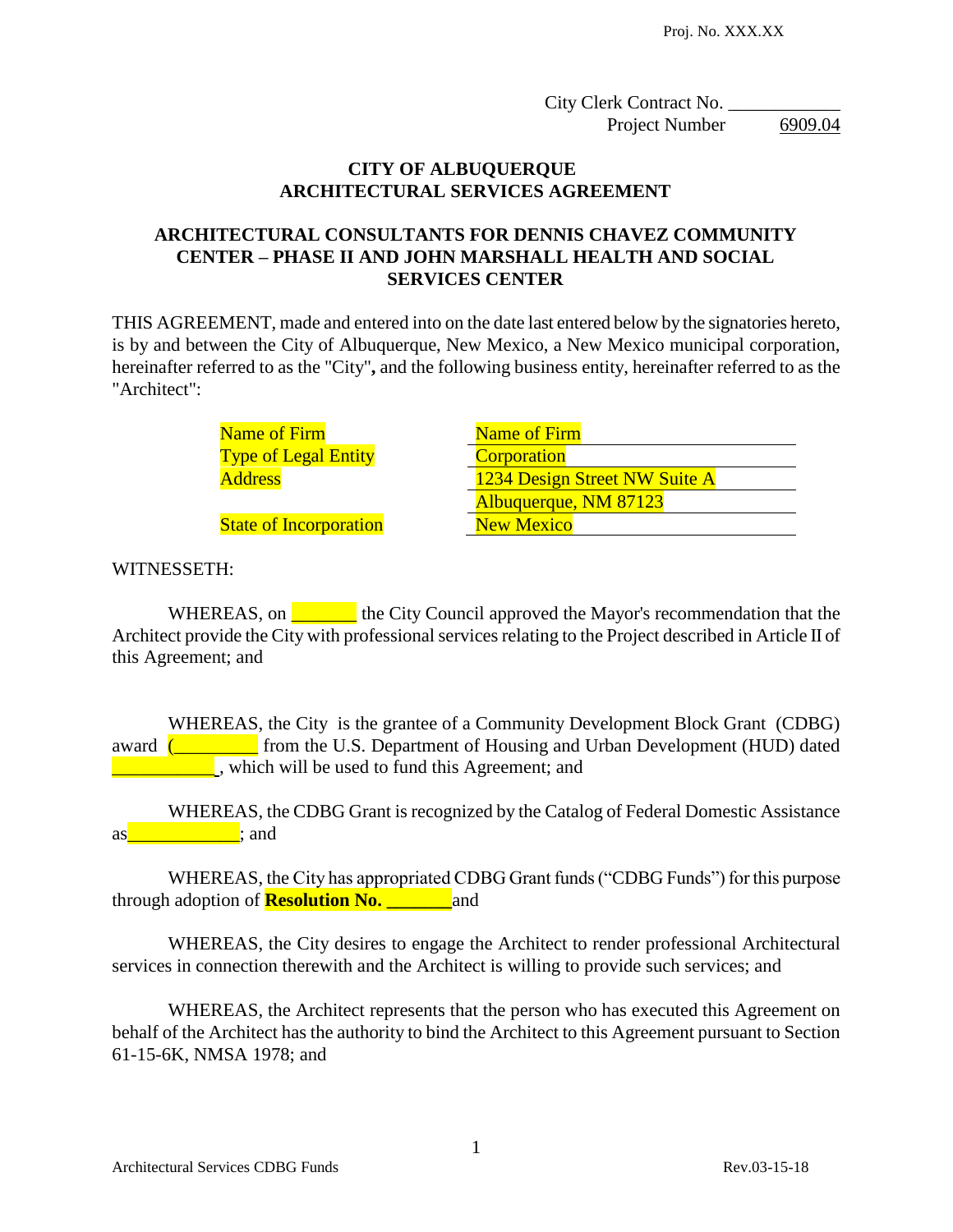WHEREAS, the Architect represents that, in accordance with the Architectural Act, Section 61-15-1, et. seq., NMSA 1978, the following named person or persons are professional architects who will be in responsible charge of and directly responsible for the services required of the Architect under this Agreement and shall be hereinafter the "Project Architects":

First and Last Name 123456

Name Name NM Architect Certificate Number

NOW, THEREFORE, in consideration of the premises and covenants hereinafter contained, the parties hereto hereby agree as follows:

#### **ARTICLE I DEFINITIONS AND REFERENCES**

- **A. Architect** means the firm named in this Agreement, which employs a person currently registered as an architect of New Mexico or the individual named in this Agreement who is a currently registered resident architect of New Mexico. In the instance of a firm, the term **"**Architect**"** shall include the Project Architects listed in this Agreement.
- **B. City Project Manager** means the City employee designated as the City's representative to the **Architect**.
- **C. Contractor** means the construction contractor or contractors awarded the contract by the City for the construction of the Project.
- **D. Deputy Director** means the Deputy Director of the City of Albuquerque's Department of Municipal Development, or its successor.

**E. Estimated Construction Cost** means the total estimated cost for the construction of the project described in this Agreement, excluding fees, taxes and costs for legal and Architectural or other design professional services, right-of-way and land acquisition, administrative services, City project contingency funds, and all costs which are the responsibility of the City, or any costs for which design effort or activity by the Architect is incidental.

- F. References to Federal Regulations:The federal regulations which the City and Architect are required to follow are found under the Code of Federal Regulations (CFR). Citations to the CFR in this Agreement are by the number of the CFR title followed by either the Part number or Section number in that particular title (e.g., 24 CFR Part 570; 24 CFR §570.502). The complete text of any regulation cited in this Agreement may be accessed under the electronic Code of Federal Regulations maintained by the U.S. Government Printing Office website at ecfr.gov. It is the responsibility of the Architect to read and comply with the requirements of all federal regulations cited in this Agreement as well as citations and references contained within the body of those regulations.
- G. References to State and Local Laws: The state statutes which the City and Architect are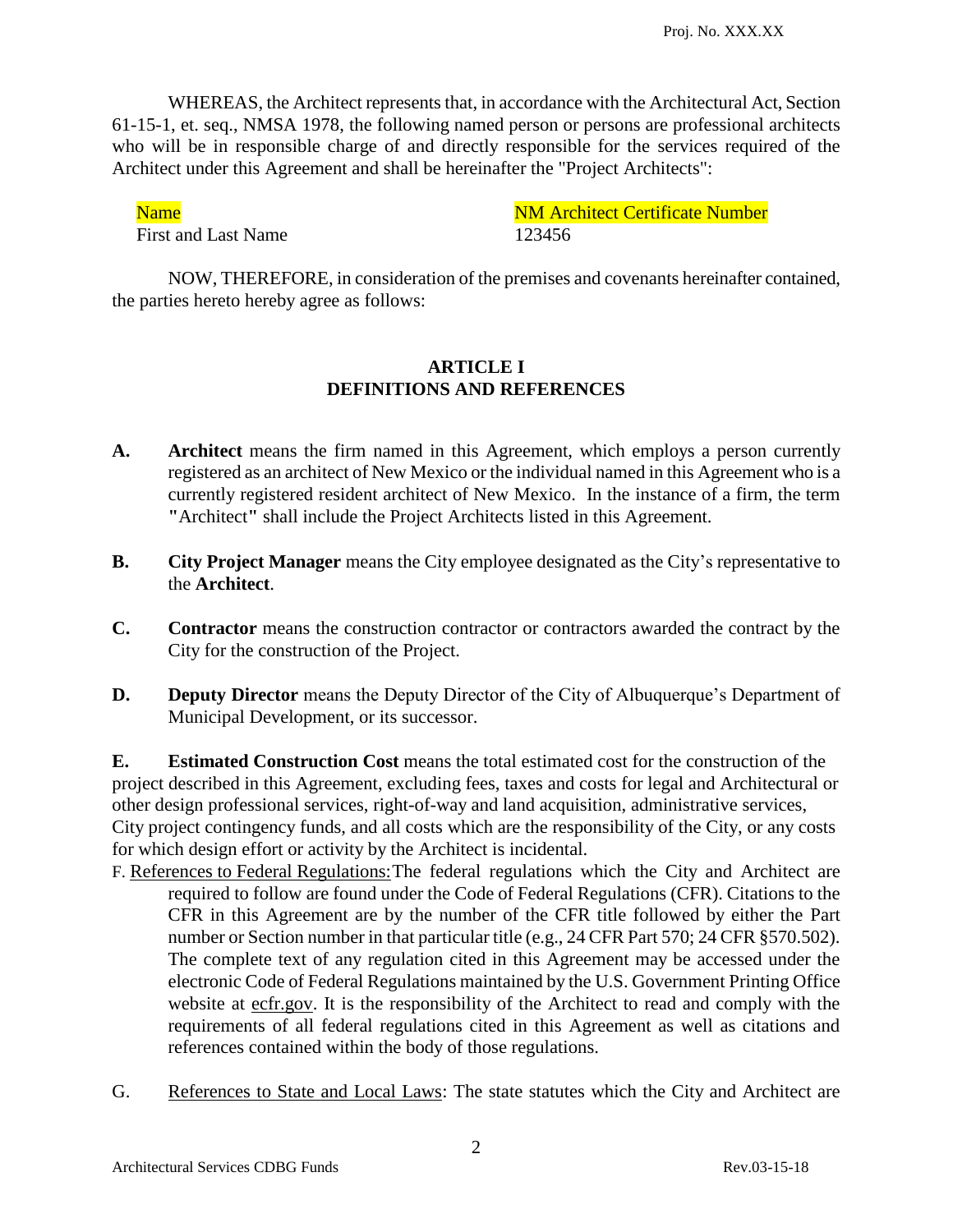required to follow are found under the New Mexico Statutes Annotated, 1978 Compilation. Citations in this Agreement are to the number of the chapter followed by the article number and section number (e.g., NMSA 1978 §28-1-2). The complete text of any statute cited in this Agreement may be accessed electronically at the New Mexico Compilation Commission website. Citations to City ordinances are also to the number of the chapter, followed by the article number part number (if applicable) and section number under the Revised Ordinances of Albuquerque, 1994 compilation (e.g. §5-5-19 ROA 1994) The complete text of any ordinance cited in this Agreement may be accessed electronically at the City of Albuquerque website.

#### **ARTICLE II DESCRIPTION OF PROJECT**

Provide architectural design and construction services for Dennis Chavez Community Center. Design will include the demolition of approximately 1000sPf of the existing building and replacement with a multi-purpose, warming kitchen and fitness room.

Provide architectural design and construction for John Marshall Health and Social Services Center. Design will consist of a remodel of existing space and an upgrade of the existing meal prep kitchen. Both Dennis Chavez Community Center and John Marshall Health and Social Services Center will be under design at the same time

#### **ARTICLE III SCOPE OF SERVICES**

The Architect shall perform professional services relevant to the Project in accordance with the terms and conditions set forth herein, and as provided in Exhibit I, Architect's Scope of Services, which is attached hereto and by this reference is incorporated herein and made a part of this Agreement as though set forth in full. If changes occur in the terms and conditions of this Agreement, scope of services, or the description of the Project, a supplemental agreement may be negotiated at the request of either party.

Special Provisions: The availability of federal funds for the activities covered by the "Scope of Services" outlined herein and for performance of this Agreement, depends solely on the provision of said funds to the City by the U.S. Department of Housing and Urban Development. The City assumes the responsibility for payment of the compensation due to the Architect under Section 3 of this Agreement; only to the extent funds for such compensation are made available to the City by HUD.

# **ARTICLE IV COMPENSATION**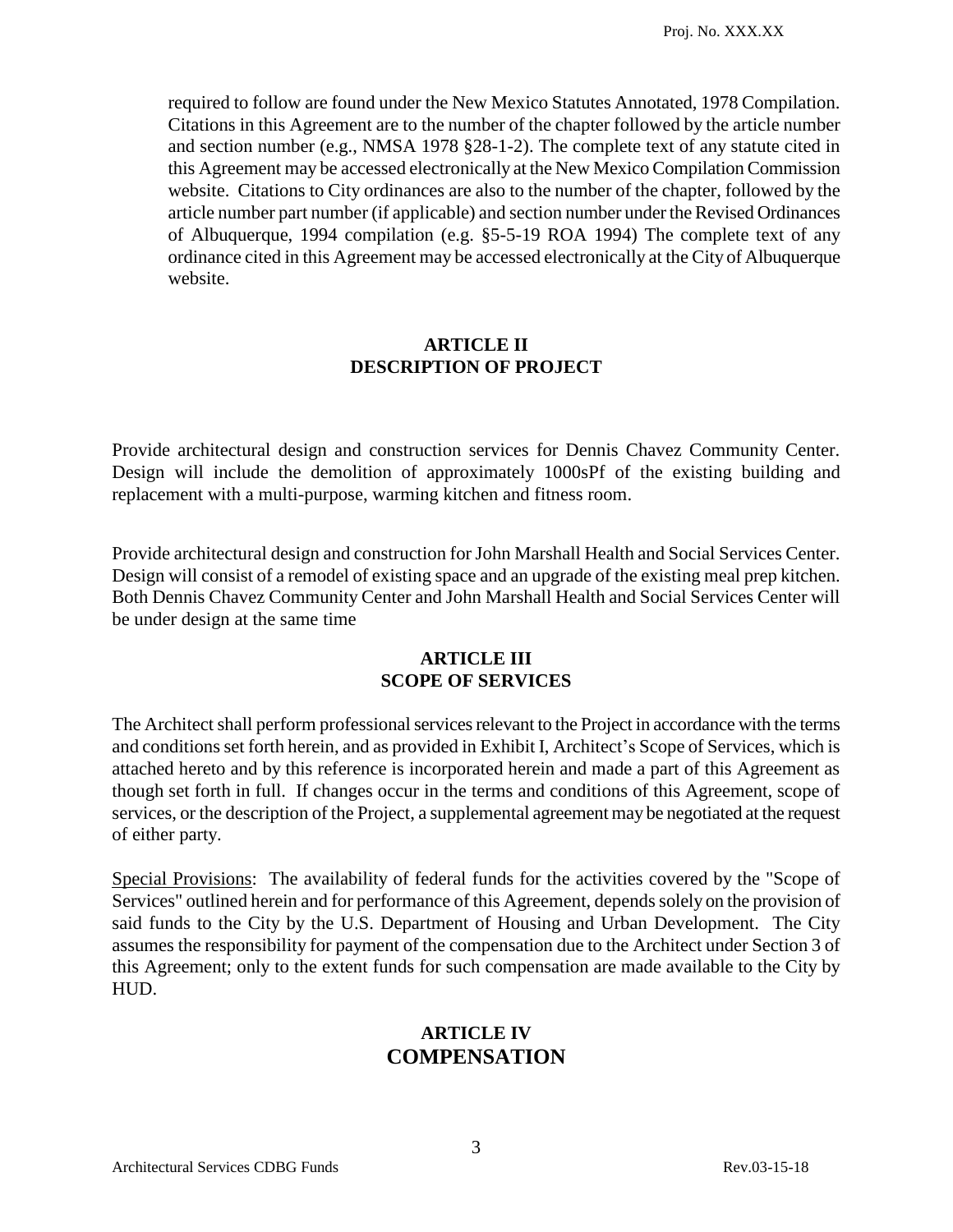**A. BASIC FEE:** The Architect shall be compensated on an hourly basis commensurate to the Schedule of Wage Rates listed below and pursuant to the services performed, provided the maximum compensation does not exceed the sum of  $\Box$  Dollars (\$ $\Box$ ), exclusive of gross receipts tax. Individual work authorization shall be approved by the City's Project Manager as described in Exhibit I. The Architect shall abide by all provisions of both the Accountability in Government Ordinance (Section 2-10-1 COA) and the Inspector General Ordinance (2-17-1 COA).

Program Income: The use of "Program Income", is governed by the provisions of 24 CFR §570.504.

# **B. SCHEDULE OF WAGE RATES:**

- 1. Architect will be required to complete a PE 10-249 Pay Equity Report for all employees as part of this Agreement.
- 2. For the services rendered, the City shall pay the Architect at a rate of 2.97 times direct payroll cost which shall be defined as the product of the employee's basic hourly rate multiplied by the number of hours that employee expended on the project. The basic hourly rate shall be determined by dividing 40 hours into that employee's regular salary for a 40-hour week. Direct payroll costs shall not include any fringe benefits.
- 3. For additionalservices utilizing sub-contractors of professional consultants engaged for Architectural services; civil, structural, mechanical and electrical engineering services; and other professional specialty services the City shall pay at a rate of 1.1 times the amount billed to the Architect for such services.
- 4. Reimbursable services shall be paid at actual cost.

# **C. PAYMENT SCHEDULE:**

- 1. Payments for the Architect's services may be made in monthly installments upon presentation of a detailed statement of the services rendered. Payment shall be subject to approval of the statement by the City's Project Manager.
- 2. Payments for approved reimbursable expenses, may be made monthly upon presentation of the Architect's invoices.
- **D. GROSS RECEIPTS TAX/NON-TAXABLE TRANSACTIONS:** The Architect may add any applicable gross receipts tax to the fees and other payments payable hereunder. The Architect shall use and require the use of non-taxable transaction certificates by consultants and suppliers whenever allowed by law. In all events, the Architect shall not include gross receipts taxes paid to others as a part of the base dollar amount upon which Architect calculates its gross receipts taxes when billing the Architect's fees and expenses to the City.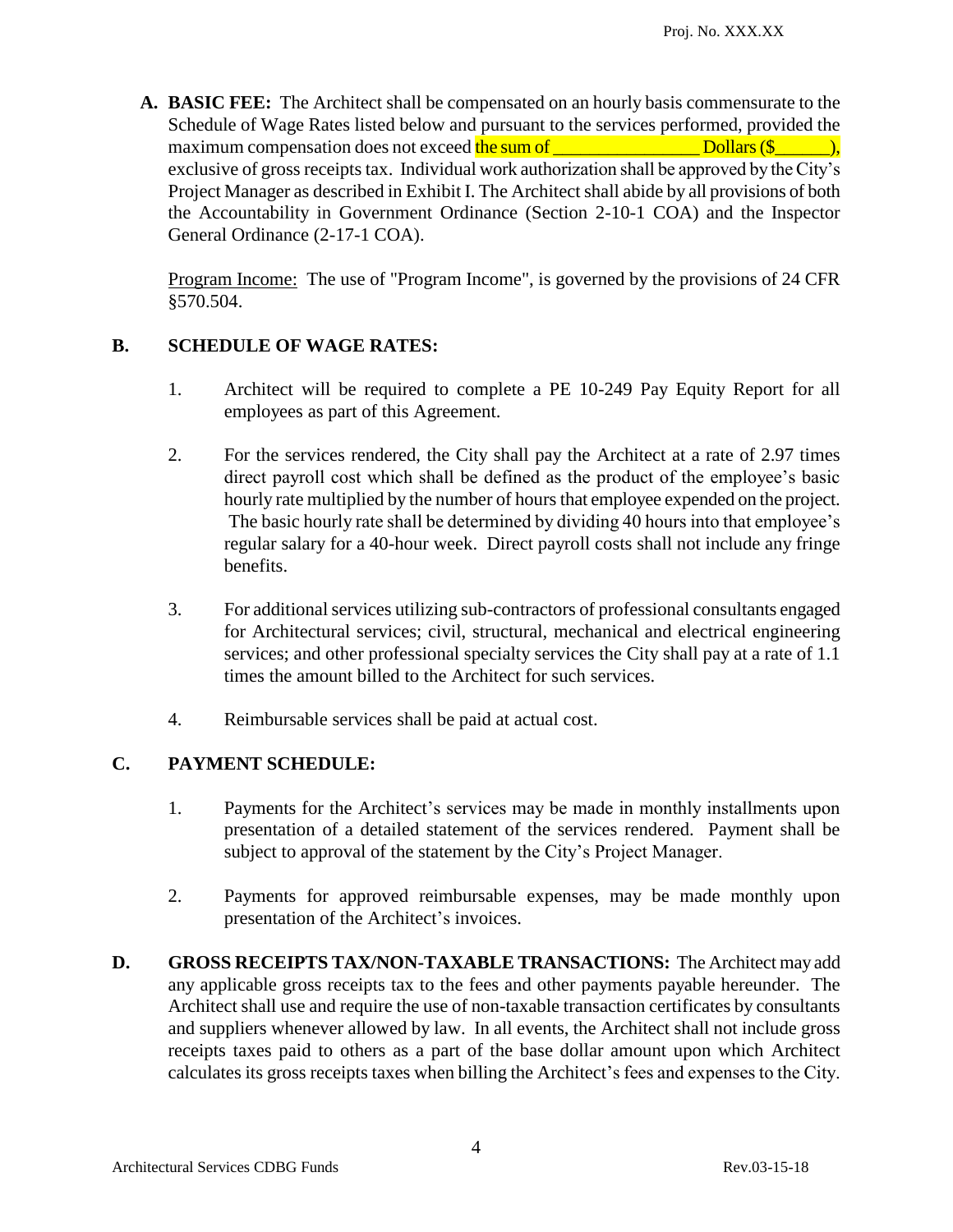# **E**. **Restrictions on Use of Funds:**

- 1. The funds provided are subject to the CDBG Regulations found under 24 C.F.R. Part 570.
- 2. The funds provided are subject to the federal government's Office of Management and Budget regulations under 2 CFR Part 200 that provide uniform grant guidance on the use of these funds and the responsibilities.
- 3. The Architect shall be subject to the record keeping requirements of 24 CFR §570.506, in addition to the uniform administrative requirements described under 24 CFR §570.502.

# **ARTICLE V OWNERSHIP AND USE OF DOCUMENTS**

A. Identification of Documents: All reports, maps, and other documents completed as a part of this Agreement, other than documents exclusively for internal use within the City, shall contain the following information on the front cover or title page (or in the case of maps, in an appropriate block): Name of the City, month and year of the preparation, name of the Architect and descriptive title. Original construction document drawings, calculations, technical data, and data related specifically to the Project, designs, specifications, notes (including field notes), project manuals, and related documents and other work developed in the performance of this Agreement by the Architect shall vest in and shall become the sole property of the City whether the Project for which they are made is constructed or not. Production costs of such materials shall be included within the Architect's basic fee. With respect to computer programs and computer data, the City, at its option and at its cost, may require that the Architect provide any and all computer licensing agreements necessary to permit the City to use computer programs and data related to the Project. As part of the Basic Fee, the Architect may maintain and retain a complete reproducible set of any and all record documents developed under this Agreement. Delivery of original documents shall not be required by the City prior to completion of the performance or termination of this Agreement. Electronic data delivered to and accepted by the City shall not include the professional stamp or signature of an engineer or Architect. City agrees that Architect shall not be liable for claims, liabilities or losses arising out of, or connected with, the decline of accuracy or readability of electronic data due to inappropriate storage conditions or duration. Records shall be maintained in accordance with requirements (if any) prescribed by the City with respect to all matters covered by this Agreement as described herein in Article IV. Except as otherwise authorized by the Department of Family and Community Services of the City, such records shall be maintained for a period of five (5) years after the receipt of final payment under this Agreement.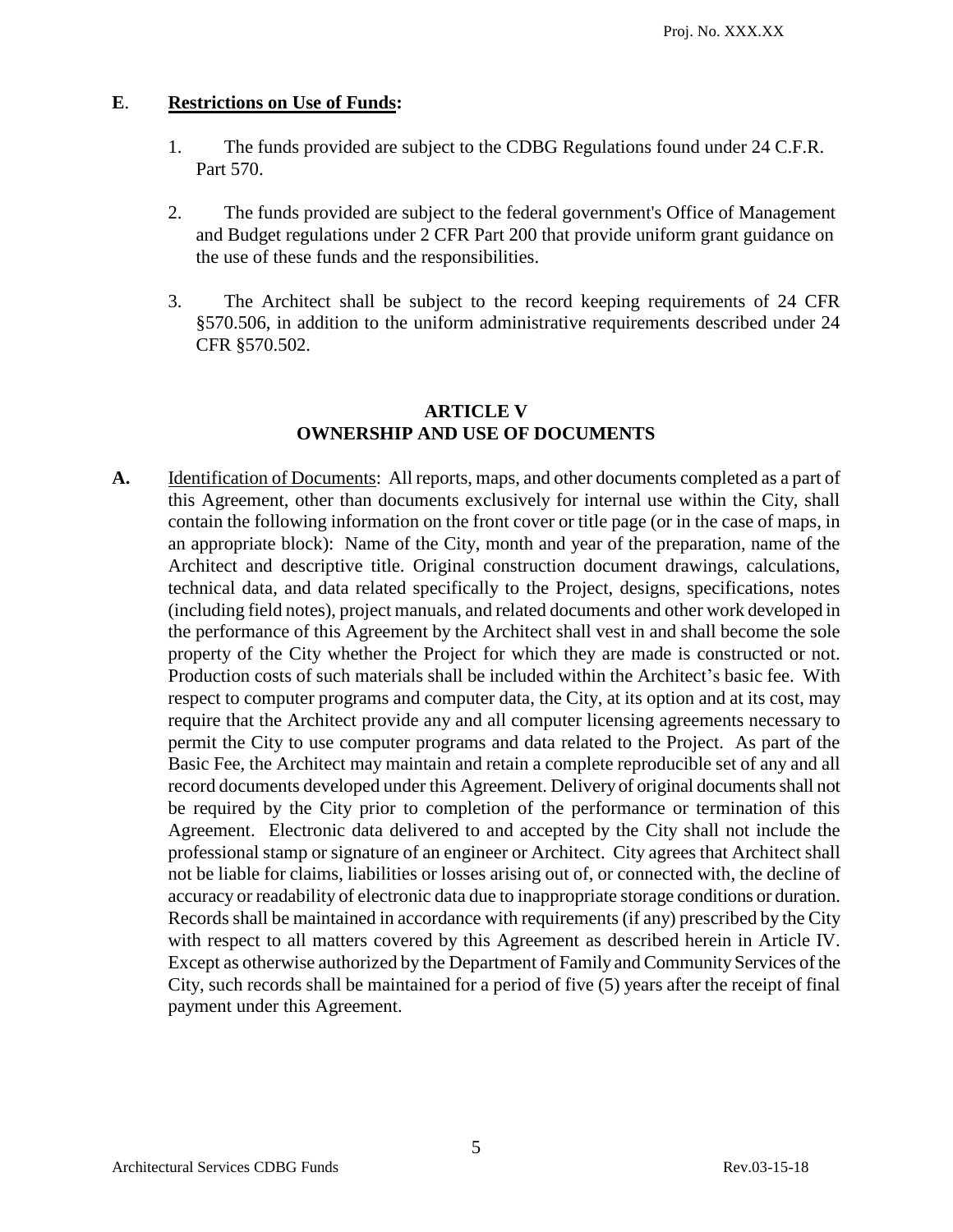- **B.** All documents, including drawings and specifications prepared by the Architect pursuant to this Agreement, are instruments of service in respect to the Project. They are not intended or represented by the Architect to be suitable for reuse by the City on any other project except as provided in Paragraph E below.
- **C.** The original drawings may be marked by the City or the Architect to designate the restrictions of use of these documents as set forth in this Article.
- **D.** Copyright: no reports, maps, or other documents produced in whole or in part under this Agreement shall be the subject of an application for copyright by or on behalf of the Architect. However, the Architect may use these documents as reference and research materials and as representations of the design of the Project, including photographs of the work among the Architect's promotional and professional materials, provided however that such documents and materials shall not include the City's confidential or proprietary information in the event the City has previously advised Architect in writing of matters that the City considers confidential or proprietary. The City shall provide professional credit for the Architect in promotional materials for the Project if so requested, in writing, by the Architect. No material produced in whole or in part under this Agreement shall be subject to copyright in the United States or in any other country. The City shall have unrestricted authority to publish, disclose, distribute and otherwise use, in whole or in part, any reports, data or other materials prepared under this Agreement.
- **E.** The City acknowledges the Architect's construction documents, including the accepted electronic versions of such documents, as instruments of professional service. Nevertheless, the plans and specifications prepared under this Agreement shall become the property of the City upon completion of the work and payment in full of all fees due the Architect. The City agrees, to the fullest extent permitted by law, to indemnify and hold the Architect harmless from claim, liability or cost arising or allegedly arising out of any unauthorized modification or misuse of the construction documents by the City or any person or entity that acquires or obtains the plans and specifications from or through the City. This indemnity provision is subject to Section 56-7-1, NMSA 1978, as amended.
- **F.** The City shall make accessible to the Architect, but not copy, all of its maps, records, reports, or other data pertinent to the services to be performed by the Architect pursuant to this Agreement, and also make accessible any other maps, records, or other materials available to the City from any other public agency or body.
- **G.** In the event the City requires additional copies of the documents prepared under this Agreement prior to the Architect's delivery of the original documents to the City, the Architect agrees to promptly provide copies upon request, and the City agrees to reimburse the Architect for reasonable costs of reproduction, not to exceed actual costs of reproduction, including labor costs expended in providing the requested copies.
- **H.** Audits and Inspections: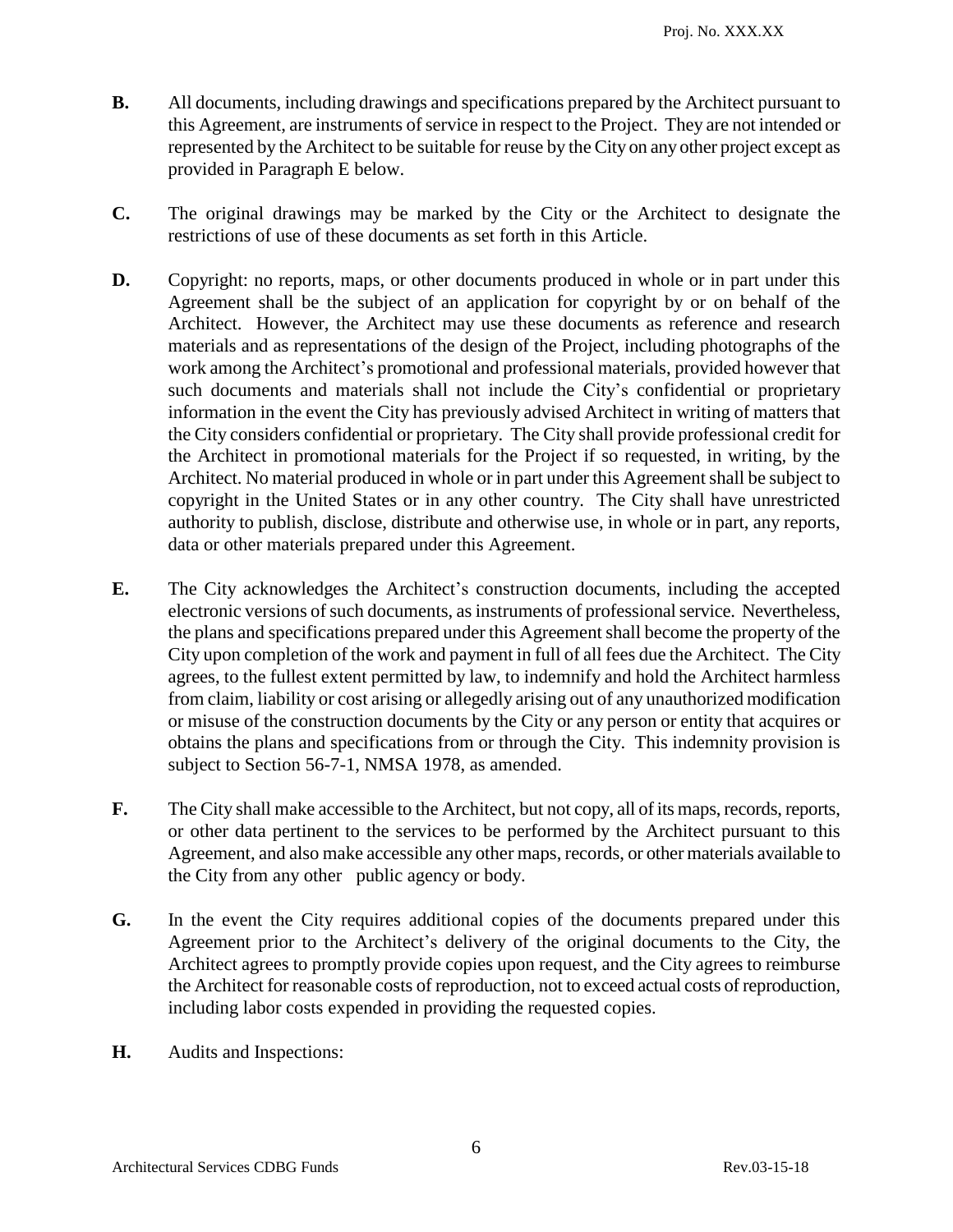At any time during normal business hours and as often as the City and/or the appropriate funding entity may deem necessary, there shall be made available to the City for examination, all of the Architect's records with respect to all matters covered by this Agreement. The Architect shall permit the City and/or the appropriate funding entity to audit, examine, and make excerpts or transcripts from such records, and to make audits of all contracts, invoices, materials, payrolls, records of personnel, conditions of employment, and other data relating to all matters covered by this Agreement.

**I.** Conflict of Interest:

1. In the procurement of supplies, equipment, construction and services by the Architect, the conflict of interest provisions in 2 C.F.R. §200.317 and §200.318 shall apply.

2. In all cases not governed by 2 CFR §200.317 and §200.318, the provisions of 24 CFR §570.611 shall apply.

3. No member, officer, or employee of the Architect, or any other persons who exercises any functions or responsibilities with respect to the programs of the Architect during his/her tenure, or for one year thereafter, shall have any interest, direct or indirect, in any contract or subcontract, or the proceeds thereof, for work to be performed in connection with the program assisted under this Agreement. The Architect shall incorporate, or cause to be incorporated in all such subsequent agreements or sub-agreements, a provision prohibiting such interest pursuant to the purposes of this Section (§5-5-22 ROA 1994).

#### **ARTICLE VI ACCOUNTING PROCEDURES AND RECORDS REQUIRED**

- **A.** Records of expenses by the Architect and its consultants pertaining to all services provided under this Agreement (other than lump sum fees) shall be kept on the basis of generally accepted accounting principles and shall be available at mutually convenient times to the City or the City's authorized representative, but only if requested by the Chief Administrative Officer, the Office of Internal Audit, or the Federal Government. The City shall have the right to audit all such records and billings both before and after payment. Payment under this Agreement shall not foreclose the right of the City to recover excessive or illegal payments.
- **B.** Required records of expenses shall be kept by the Architect and its consultants and shall be available to the City until all applicable Statutes of Limitations have run, and this Article VI shall survive and continue beyond the termination of any other terms of this Agreement.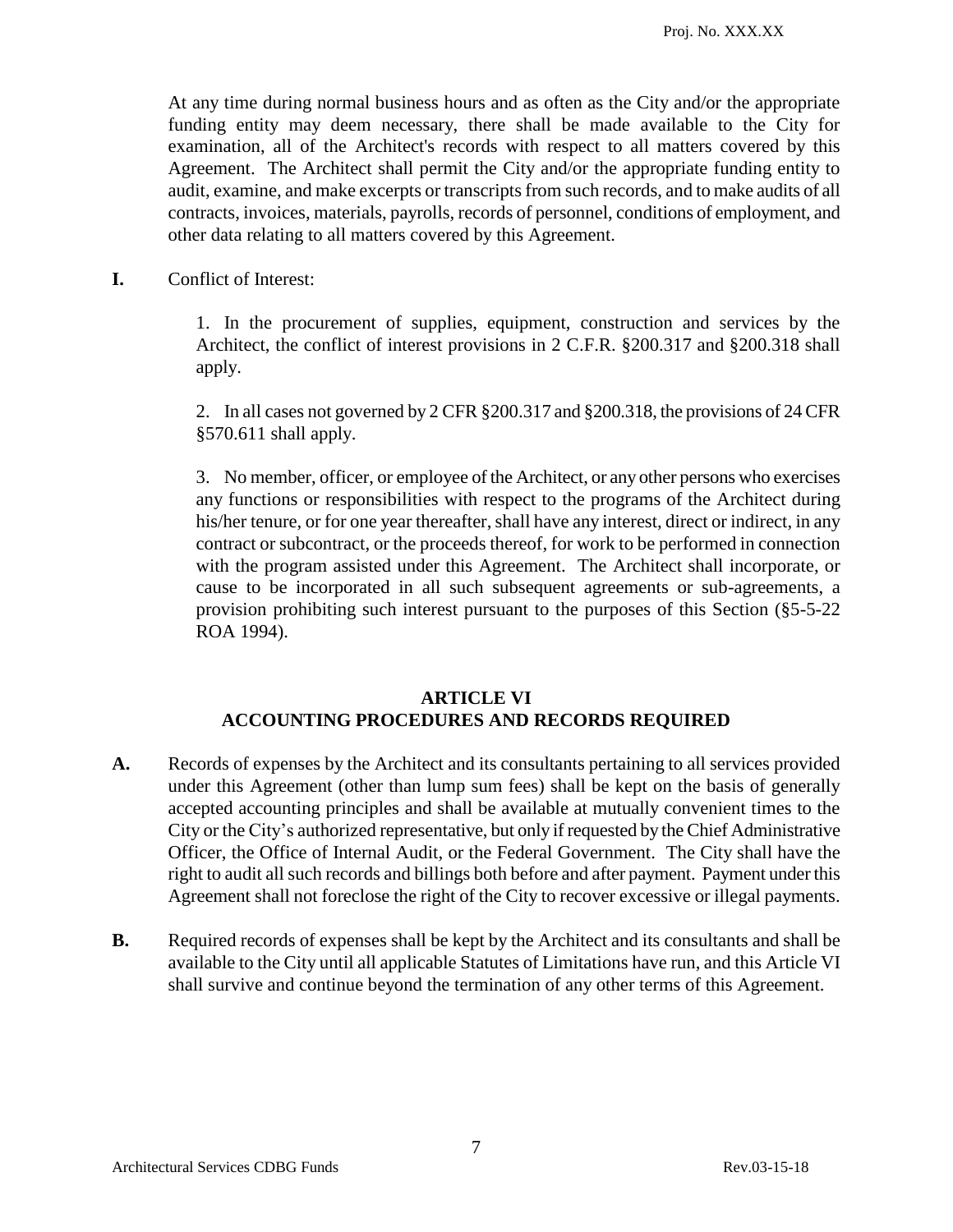**C.** In the event the City audits the Architect's records, pursuant to this Article, Architect shall make available to the City for examination all of the Architect's records with respect to all matters covered by this Agreement and shall permit the City and/or the Federal Government to audit, examine, and make copies at its own expense, excerpts or transcripts from all such records, and to make audits including, but not limited to: all contracts; invoices; materials; payrolls; records of personnel, to the extent allowed by law; conditions of employment and other data relating to all matters covered by this Agreement. The Architect and its sub consultants shall not be compensated under this Agreement for its time or any costs incurred in complying with this paragraph.

#### **ARTICLE VII SUSPENSION AND TERMINATION OF AGREEMENT**

**A. PROJECT SUSPENSION:** If the Project is suspended for more than three (3) months or abandoned in whole or in part, the Architect shall be compensated for its services performed prior to receipt of written notice from the City of such suspension or abandonment, together with expenses then due. If the Project is resumed after being suspended for more than three (3) months, the Architect's compensation shall be subject to renegotiation. In the event fees cannot be agreed upon, the City may select another Architect, and the Architect shall be entitled to no further fees.

# **B. TERMINATION:**

1. If, through any cause, the Architect shall fail to fulfill in a timely and proper manner its obligations under this Agreement or if the Architect shall violate any of the covenants, agreements, or stipulations of this Agreement, the City shall thereupon have the right to terminate this Agreement by giving written notice to the Architect of such termination and specifying the effective date thereof at least five (5) days before the effective date of such termination. In such event, all finished or unfinished documents, data, maps, studies, surveys, drawings, models, photographs and reports prepared by the Architect under this Agreement shall, at the option of the City, become its property, and the Architect shall be entitled to receive just and equitable compensation for any work satisfactorily completed hereunder.

Notwithstanding the above, the Architect shall not be relieved of liability to the City for damages sustained by the City by virtue of any breach of this Agreement by the Architect, and the City may withhold any payments to the Architect for the purposes of set-off until such time as the exact amount of damages due the City from the Architect is determined. The Architect shall be responsible for all direct and consequential costs and damages which may arise out of the Architect's failure to complete the services in accordance with the schedule of Architect's services defined in or pursuant to this Agreement, provided however, that the Architect shall not be responsible for damages caused by the City's delay. The Architect shall not be entitled to delay damages against the City for delay of the performance of this Agreement caused by the City or any third parties.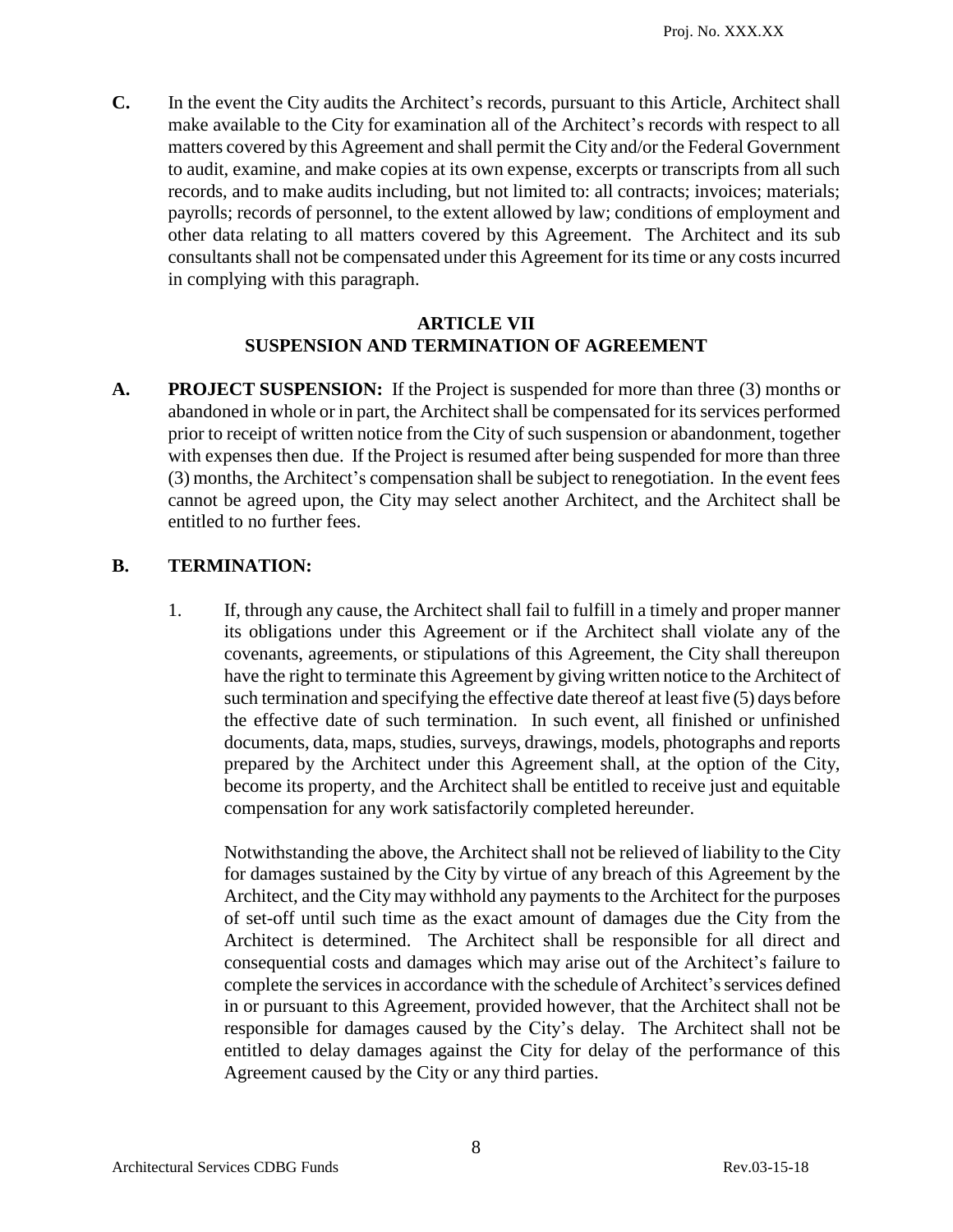The City may suspend or terminate this Agreement if the Architect materially fails to comply with any terms of this Agreement, which include, but not limited to, failure to comply with any of the rules, regulations or provisions referred to herein, or such statutes, regulations, executive orders, and HUD guidelines, policies or directives as may become applicable at any time; failure, for any reason, of the Architect to fulfill in a timely manner and proper manner its obligations under this Agreement; ineffective or improper use of funds provided under this Agreement; and submission by the Architect to the City reports that are incorrect or incomplete in any material respect.

- 2. **Termination for convenience by the City**: The City may terminate this Agreement without cause at any time for convenience by giving at least forty-five (45) days' notice in writing to the Architect. If the Architect is terminated by the City as provided herein, the Architect will be paid an amount which bears the same ratio to the total compensation as the Services actually performed bear to the total Services of the Architect covered by this Agreement, less payments of compensation previously made. If this Agreement is terminated due to the fault of the Architect, the preceding Section hereof relative to termination shall apply.
- 3. **Termination Due To Non-Funding:** In the event the construction project funds out of which this Agreement is funded are depleted to the extent the funds are inadequate for the City to make the payments required pursuant to this Agreement, the City may terminate this Agreement by giving at least ten (10) days written notice to the Architect.
- 4. **Effect of Termination:** Upon Architect's receipt of a notice of termination, the Architect shall promptly discontinue all services affected, unless otherwise directed in writing by the City. All finished or unfinished documents, data, sketches, calculations, summaries, estimates, records, schedules, studies, surveys, drawings, maps, models, photographs, reports, and such other information and data accumulated in the performance of services under this Agreement, whether complete or in progress, prepared by the Architect under this Agreement shall become the City's property, regardless of the cause for termination. The Architect shall be entitled to receive compensation for actual work satisfactorily completed hereunder, including reimbursable expenses authorized by City which are then due, but shall not be entitled to recover any consequential damages, including, but not limited to loss of anticipated profits, for any termination allowed pursuant to this Article. In the event of termination for convenience, the Citymay take over the work of the Project and continue the Project by contract with another party or with its own staff.
- **C. GIVING NOTICE:** The time required to give notice in this Article VII shall begin to run from and including the date of the postmark of the letter of termination or date of personal delivery.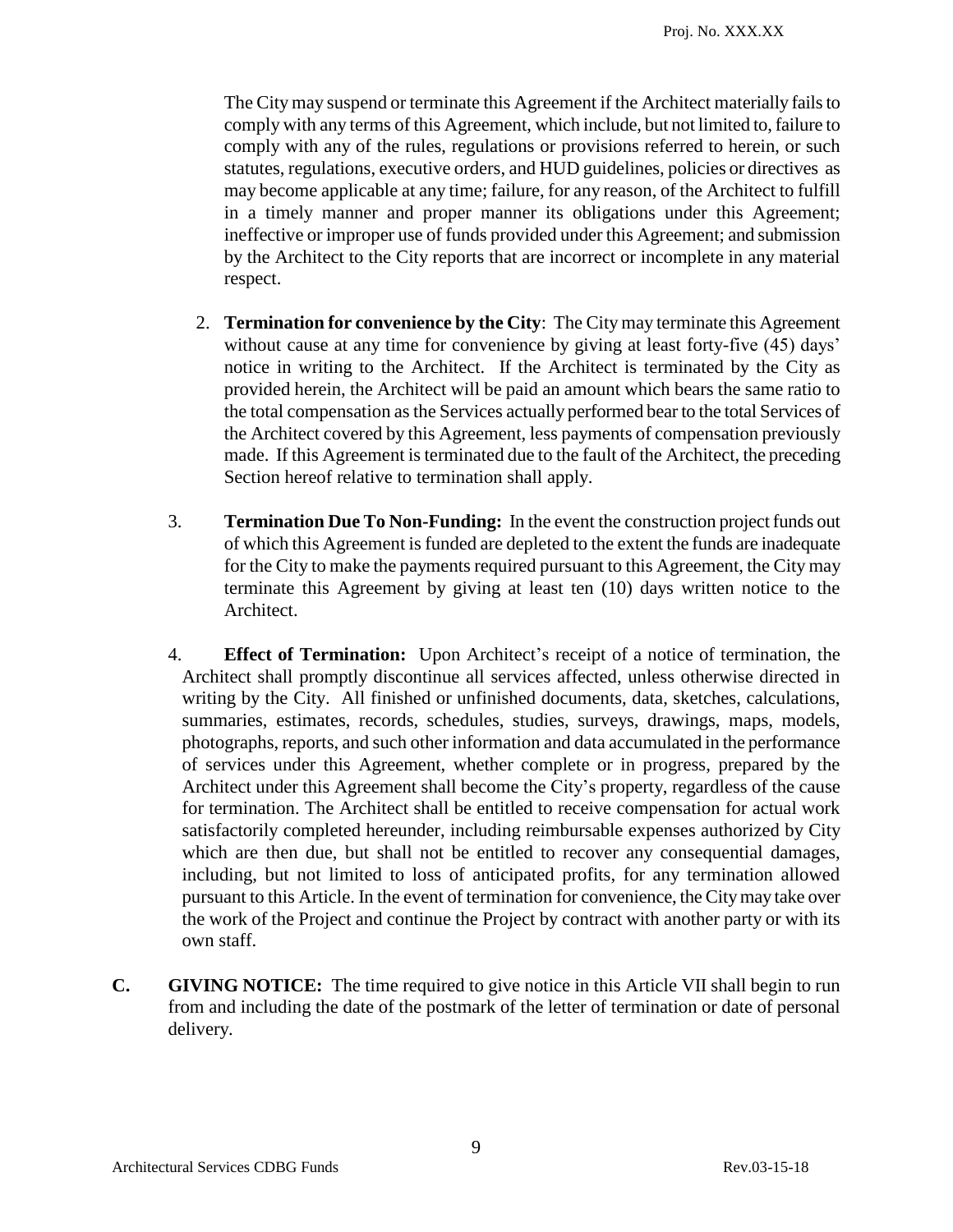#### **ARTICLE VIII STANDARD OF CARE**

The Architect agrees that it and its employees shall possess the experience, knowledge, and character necessary to qualify them individually for the particular duties they perform in connection with the services to be performed under this Agreement. These services shall be performed in accordance with the standards of the profession. Architect further agrees that it will require its consultants, subconsultants, joint venturers, and agents to agree with Architect that they possess the experience, knowledge, and character necessary to qualify them individually for the particular duties that are performed in connection with the services to be performed for the Architect on the projects. Such agreement by consultants, subconsultants, joint venturers, and agents shall further provide that the services required of them shall be performed in accordance with the standards of their profession and shall not be construed as a diminution of Architect's liability and responsibilities to the City.

#### **ARTICLE IX INDEMNIFICATION**

- **A.** The Architect agrees to defend, indemnify, and hold harmless the City and its officers, and employees from and against all suits, actions, or claims of any character brought against the City because of any injury or damage received or sustained by any person, persons, or property arising out of or resulting from any negligent act, error, or omission of the Architect, its agents or its employees arising out of the performance of this Agreement. Nothing in the Agreement shall be construed to require the Architect to defend, indemnify, and hold harmless the City, its officers, and employees from and against liability, claims, damages, losses or expenses, including attorneys fees, arising out of bodily injury to persons or damage to property caused by or resulting from in whole or in part the negligence, act or omission of the City, its officers and employees or any legal entity for whose negligence, acts, or omissions any of them may be liable, as to liability, claims, damages, losses or expenses, including reasonable attorneys fees, arising out of the preparation or approval of maps, drawings, opinions, reports, surveys, change orders, designs or specifications by the City, or the agents or employees or officers of the City or the giving or failure to give directions or instructions by the City or agents or employees or officers of the City where such giving or failure to give directions or instructions is the primary cause of bodily injury to persons or damage to property. Receipt by the City of the Architect's services under this Agreement and City authorization for the Architect to proceed with the various phase of services shall not be construed as approval of the Architect's work product by the City or as the giving of instructions or directions by the City. This indemnification provision is subject to the limitations and provisions of Section 56-7-1, NMSA 1978.
- **B.** The Architect's time and expenses spent defending allegations in claims or lawsuits that the Architect was negligent shall be at the Architect's own expense, and the Architect shall cooperate with the City in defending claims and lawsuits arising out of the negligence of the Architect. This will not require of the Architect analyses, computations, and other Architectural work, which is not in the scope of this Agreement.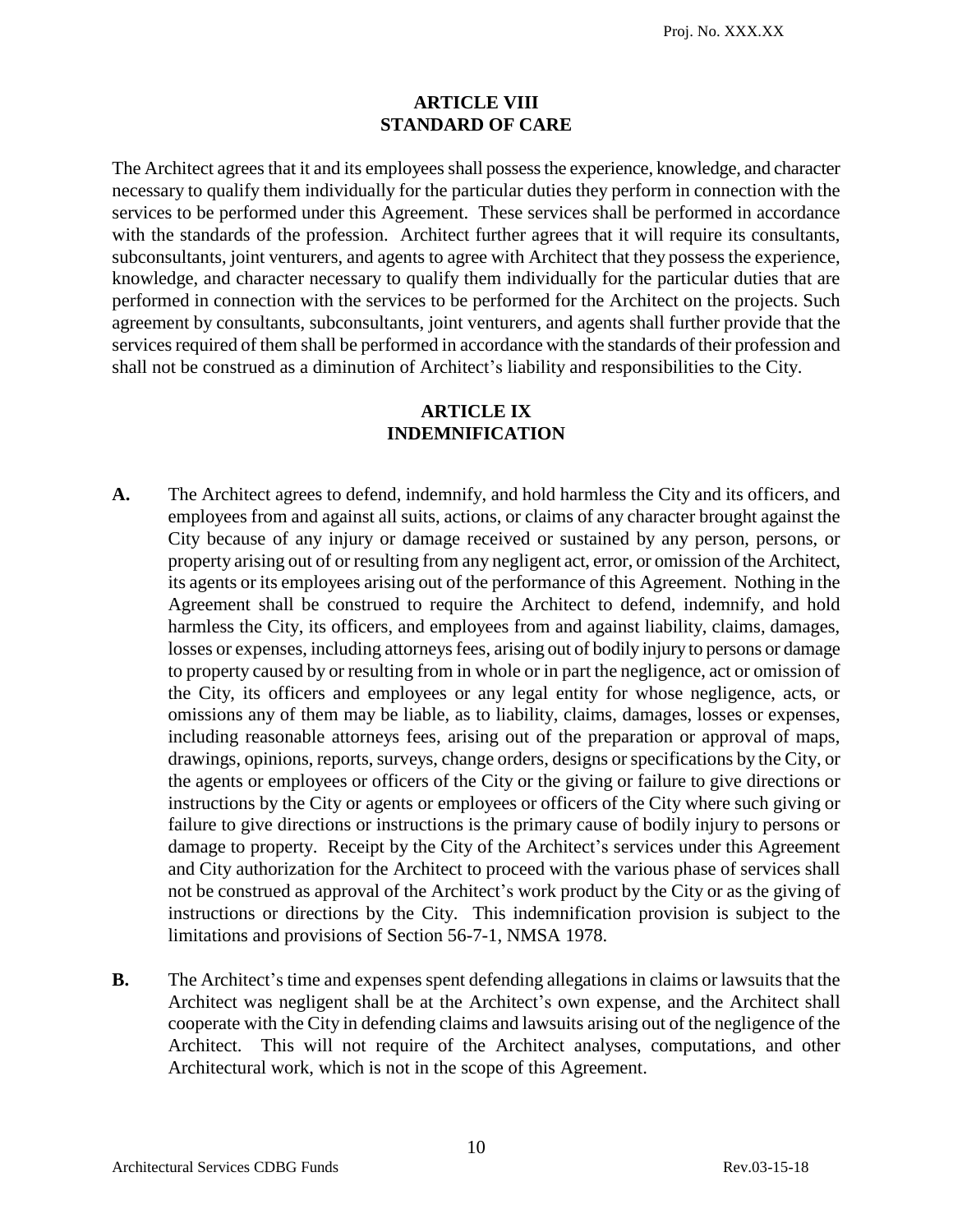# **ARTICLE X FINAL PAYMENT**

The Architect, by its acceptance of final payment of the amounts due under this Agreement, releases the City, its officers and employees, from all liabilities and obligationsfor fees and costs due under this Agreement including, but not limited to, all damages, losses, costs, liability, and expenses (including, but not limited to, attorneys' fees and costs of litigation) that the Architect may have. All representations, including standard of care issues, made in this Agreement will survive final payment and termination or completion of this Agreement.

# **ARTICLE XI GENERAL AND SPECIAL PROVISIONS**

- **A. COMPLIANCE WITH LAWS:** The Architect agrees to perform this Agreement in compliance with all Federal, State, and local codes, regulations, ordinances, and laws in effect at the time of contracting.
- **B. GOVERNING LAW:** This Agreement shall be governed exclusively by the provisions hereof and by the laws of the State of New Mexico.
- **C. CONTRACT FOR CONSTRUCTION: ARCHITECT'S STATUS:** The extent of the Architect**'s** duties and responsibilities, the Architect'srelationship with the Architect, and the limitations of the Architect's authority during the Construction Phase of this Agreement shall be in accordance with the General Conditions contained in the **City of Albuquerque Standard Specifications for Public Works Construction** and all Supplemental General Conditions thereto, which are in effect on the date of execution of this Agreement or such other or additional General Conditions of the Construction Contract, as specified in Exhibit I, Architect's Scope of Services of this Agreement, all of which are incorporated herein as though set forth in full. The term "Engineer" shall be replaced with the term "Architect" throughout said General Conditions. Such General Conditions and supplements thereto shall not be modified without the Architect's written consent to the extent such changes effect the Architectural services required by this Agreement.
- **D. INDEPENDENT CONTRACTOR STATUS:** The Architect, and its agents and employees, are independent contractors performing professional and technical services for the City and are not employees of the City**.** The Architect**,** and its agents and employees, shall not as a result of this Agreement accrue leave or retirement, and shall not be entitled to insurance or bonding benefits or coverage, and shall not be entitled to use City vehicles, or any other benefits afforded to employees of the City as a result of this Agreement.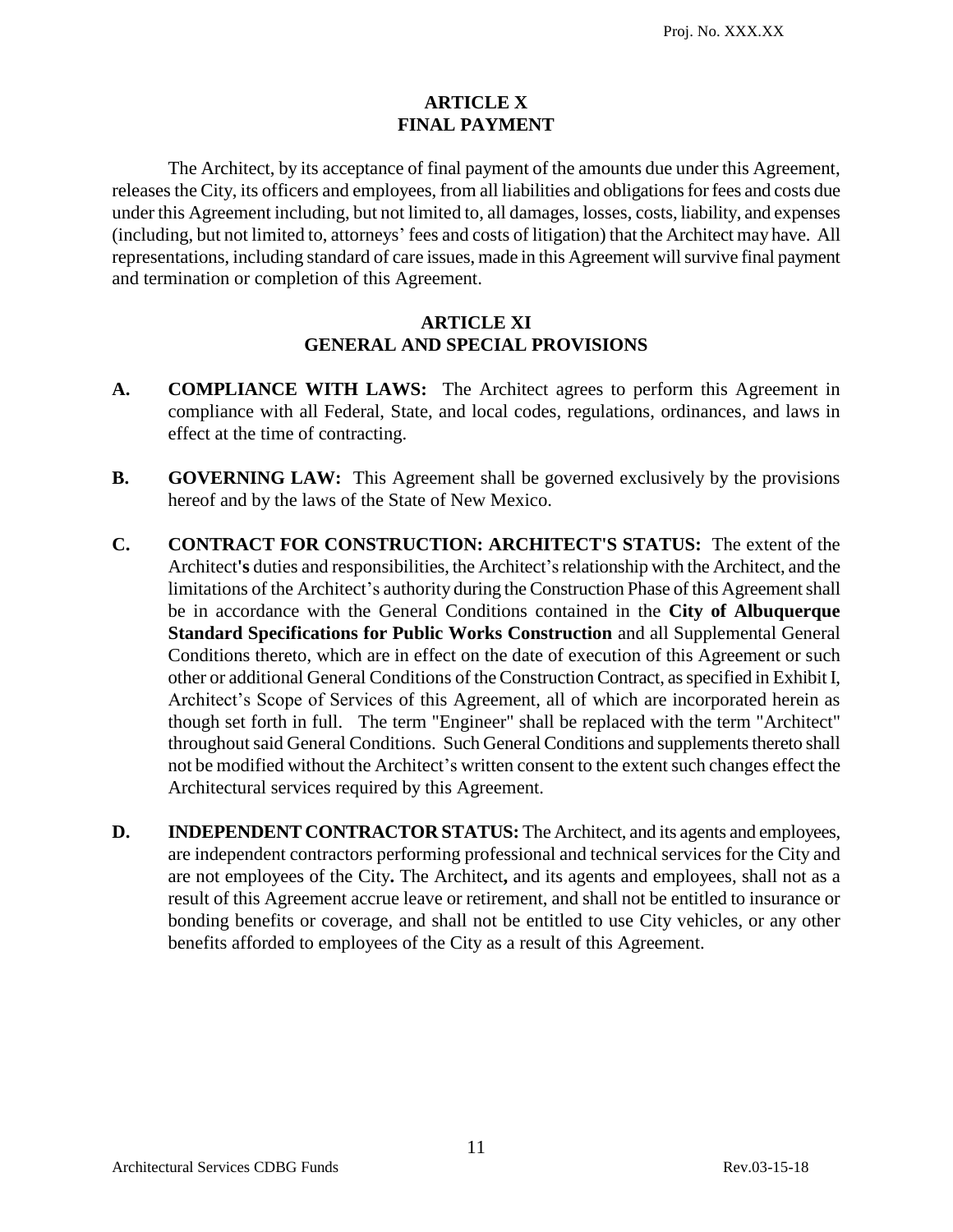- **E. TERM:** The Term of this Agreement shall be eight years commencing on the date executed by the City. The Architect shall perform the services required by this Agreement as expeditiously as is consistent with professional skill and care and the orderly progress of the Work. Failure of the Architect to perform in such a manner shall constitute a basis for termination and/or withholding of payment until timely performance is achieved by the Architect. For purposes of this paragraph, the failure of the Architect to meet the performance schedule of Exhibit III of this Agreement or any extension thereof authorized by the City shall be a failure to perform expeditiously and consistently with professional skill and care.
- **F. TIME OF ESSENCE:** All time limits stated in this Agreement are of the essence in the performance of this Agreement.

# **G. ARCHITECT'S CHANGE OF STATUS:**

- **1. Assignment of Contract:** Neither party shall assign or transfer any interest in this Agreement or assign any claims for money due or to become due under this Agreement without the prior written consent of the other party.
- **2. Joint Venture:** In the event the Architect proposes to perform this Agreement as part of a joint venture, all such joint venture Agreements shall be reviewed by and meet the requirements of the Deputy Director and made an incorporated exhibit to this Agreement. Such joint venture Agreements shall clearly identify the duties and responsibilities of each joint venturer as such duties and responsibilities relate to the performance of this Agreement.
- **3. Mergers, Dissolution, Successors, and Assigns:** The Architect agrees that during the term hereof it will maintain its existing business structure and will not dissolve or otherwise dispose of all or substantially all of its assets and will not consolidate with or merge into another business structure or permit one or more other business structures to consolidate or merge into it, unless the surviving, resulting, or transferor business structure, as the case may be, (1) is capable of performing, and agrees in writing to perform all of the obligations of the Architect hereunder; (2) qualifies to do business in the State of New Mexico, including providing a legal registered architect of New Mexico as Project Architect; and (3) the Deputy Director approves of the firm or individual architect, or new architect, if any, who is to proceed with the performance of this Agreement. The terms and provisions hereof shall extend to and be binding upon and inure to the benefit of the successors and assigns of the respective parties hereto. The failure of the Architect to comply with the foregoing provisions of this paragraph shall constitute a default of this Agreement by the Architect.
- **4. Project Architect/Change of Status:** The Deputy Director shall have sole discretion to determine whether the Project Architect(s) or which of them, or the firm named as Architect in this Agreement shall continue to have all contract rights under this Agreement and continue to represent the City under this Agreement in all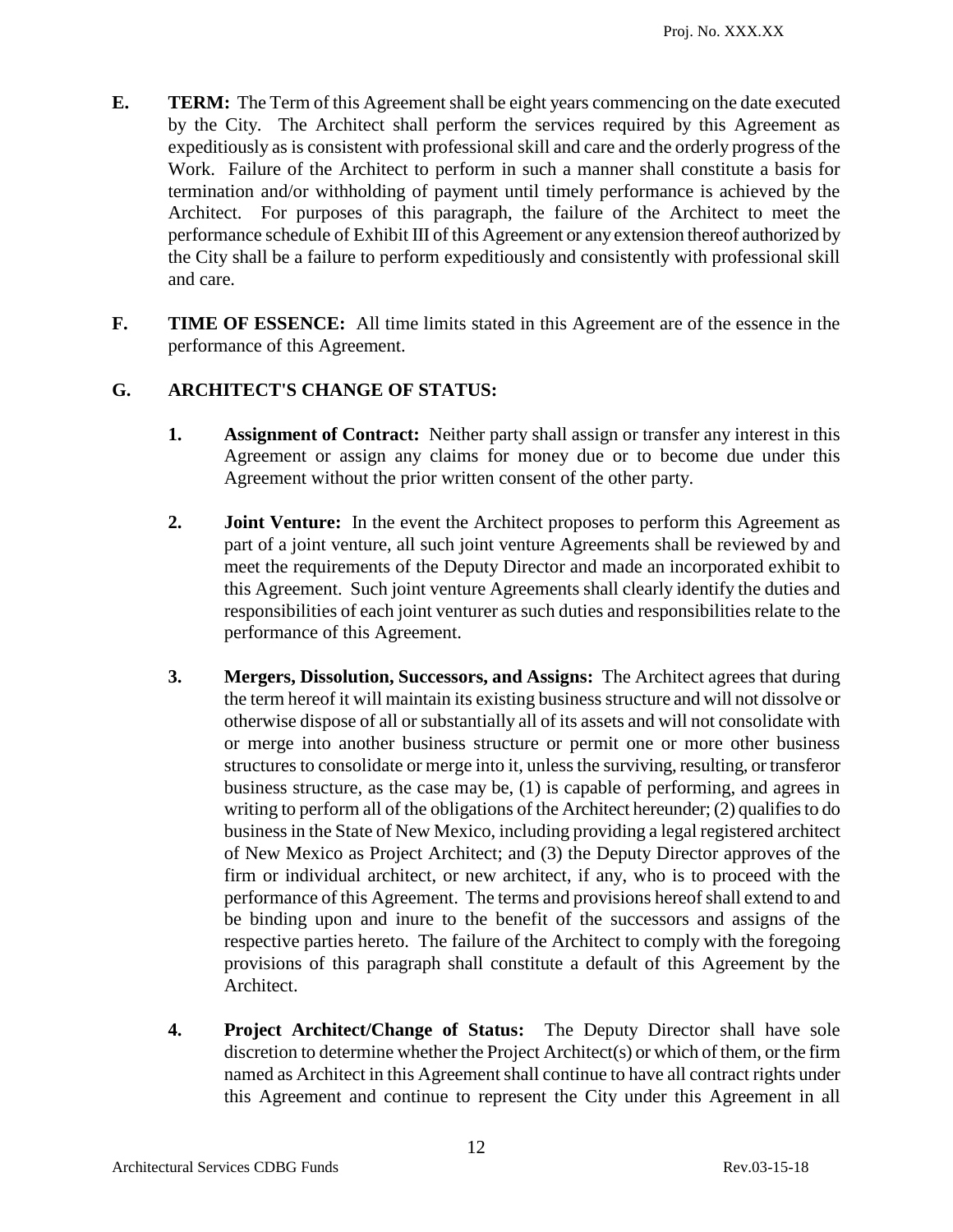instances where all or some of the Project Architects cease to be associated with the firm named in this Agreement.

**5. Subcontracting:** In the event that the Architect subcontracts out any portion of its duties or responsibilities under this Agreement or if the Architect hires subconsultants to assist it with its duties or responsibilities under this Agreement, the Architect shall require that all terms of this Agreement applicable to the subconsultant, subcontractor, or joint venturer shall be incorporated into any contract or agreement entered into with such sub-consultant, subcontractor, or joint venturer, and the City shall be entitled to receive a copy of all such contracts or agreements from the Architect.

# **H. PERSONNEL**:

- A. The Architect represents that it has, or will secure, all personnel required in performing all of the Services required under this Agreement. Such personnel shall not be employees of or have any contractual relationships with the City.
- B. All the Services required hereunder will be performed by the Architect or under its supervision and all personnel engaged in the work shall be fully qualified and shall be authorized or permitted under state and local law to perform such Services.
- C. None of the work or the Services covered by this Agreement shall be subcontracted without prior written approval of the City. Any work or Services subcontracted hereunder shall be specified by written contract or agreement and shall be subject to each provision of this Agreement, and shall be further subject to the provisions of 2 CFR §200.318 through §200.326 governing procurement.
- D. Pursuant to 2 CFR Part 182, the Architect certifies that it will establish, publish and post a statement of its policies and requirements on maintaining a drug free workplace which complies with the "Drug-Free Workplace Act of 1988" (P.L. 100-690) and shall require all providers of Services under this Agreement to comply with the workplace requirements of the Act.

# **I. CONTRACT INTERPRETATION:**

**1. Severability:** If any clause or provision in this Agreement is illegal, invalid, or unenforceable under present or future laws effective during the term of this Agreement, then and in that event, it is the intention of the parties hereto that the remainder of this Agreement shall not be affected thereby.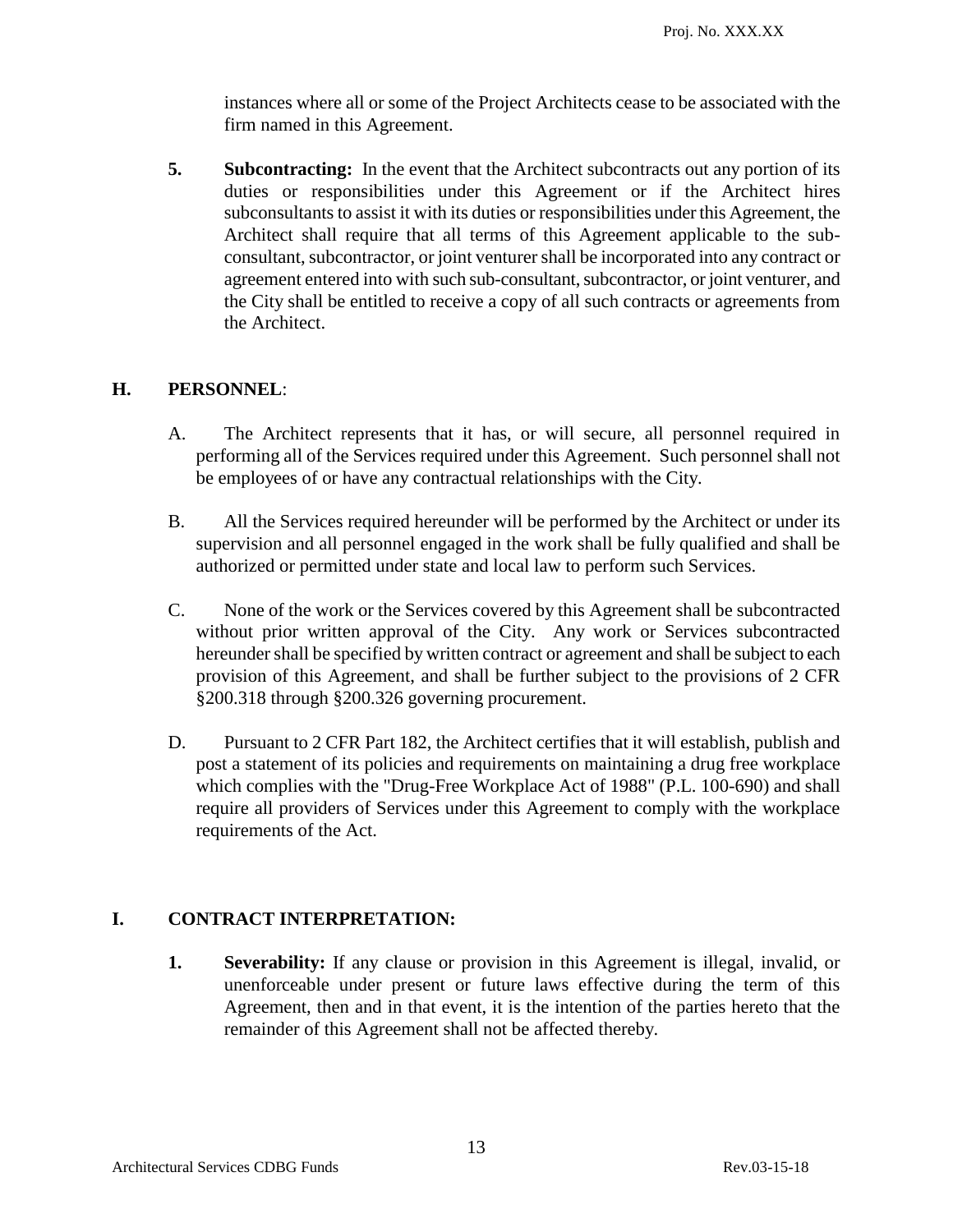- **2. Waiver:** No provision of this Agreement shall be deemed to have been waived by either party unless such waiver is in writing, signed by the party making the waiver and addressed to the other party, nor shall any custom or practice which may evolve between the parties in the administration of the terms of this Agreement be construed to waive or lessen the right of either party to insist upon the performance of the other party in strict accordance with the terms of this Agreement. Further, the waiver by any party of a breach by the other party or any term, covenant, or condition hereof shall not operate as a waiver of any subsequent breach of the same or any other term, covenant, or condition thereof.
- **3. Gender, Singular/Plural:** Words of any gender used in this Agreement shall be held and construed to include any other gender, and words in the singular number shall be held to include the plural, unless the context otherwise requires.
- **4. Captions and Section Headings:** The captions and section headings contained in this Agreement are for convenience of reference only, and in no way limit, define, or enlarge the terms, scope, and conditions of this Agreement.
- **5. Multiple Originals:** This document may be executed in counterparts, each of which shall be deemed an original.
- **6. Entire Agreement:** This Agreement represents the entire contract between the parties and, except as otherwise provided herein, may not be amended, changed, modified, or altered without the written consent of the parties hereto. This Agreement incorporates all of the conditions, agreements, and understandings between the parties concerning the subject matter of this contract, and all such conditions, understandings, and agreements have been merged into this written Agreement. No prior condition, agreement, or understanding, verbal or otherwise, of the parties or their agents shall be valid or enforceable unless embodied in this written Agreement.
- **7. Interchangeable Terms:** For purposes of all provisions within this Agreement and all attachments hereto, the terms "Agreement" and "Contract" shall have the same meaning and shall be interchangeable.
- **8. Words and Phrases:** Words, phrases, and abbreviations, which have well-known technical or trade meanings used in the Contract Documents shall be used according to such recognized meanings. In the event of a conflict, the more stringent meaning shall govern.
- **9. Relationship of Contract Documents:** All documents attached to this Agreement or incorporated into this Agreement are complementary, and any requirement of one contract document shall be as binding as if required by all.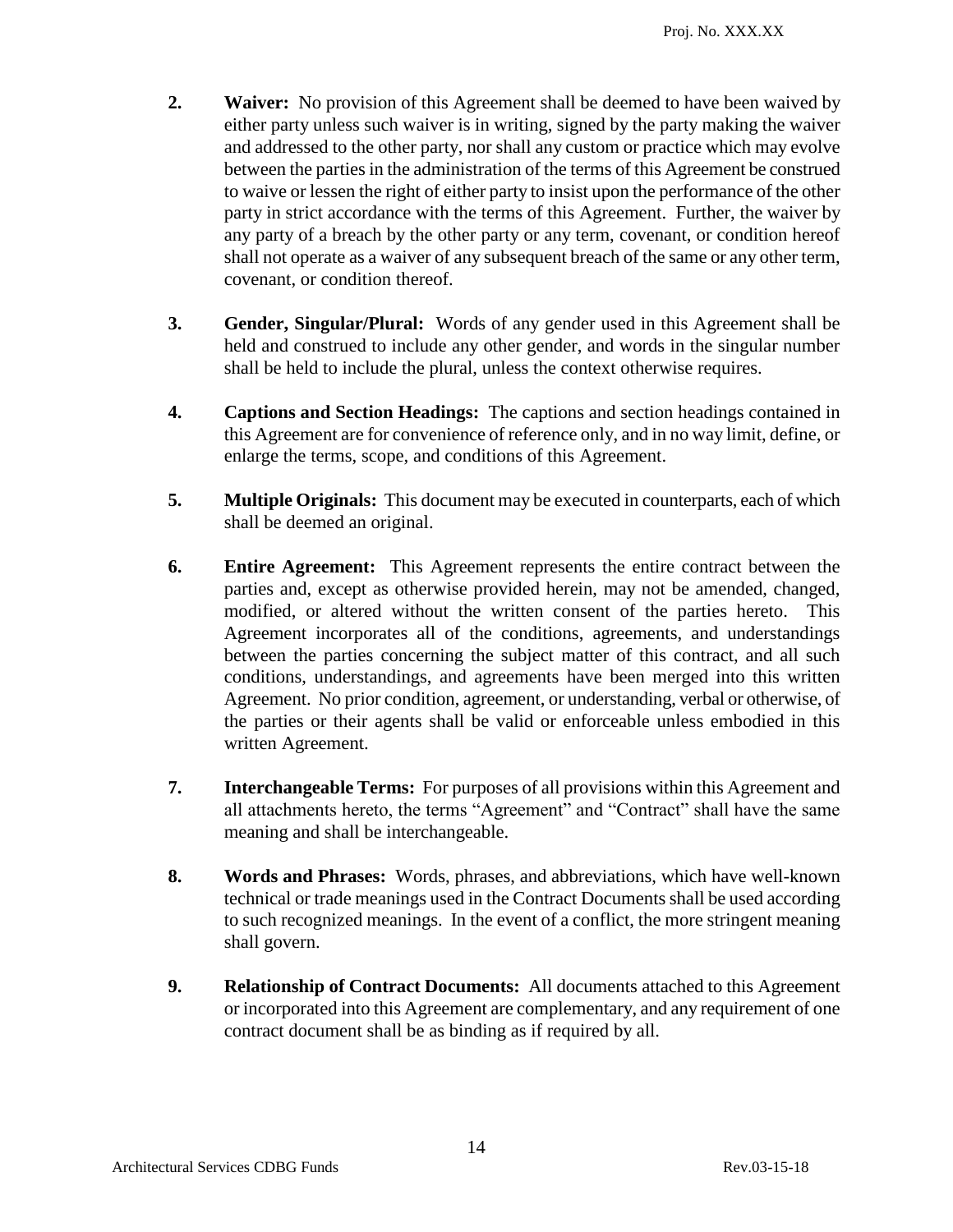**10. Exhibits, Certificates, Documents Incorporated and Attachments:** Incorporation by Reference: All certificates, documents, exhibits, attachments, riders, and addenda referred to in this Agreement, including but not limited to the exhibits referred to in this Agreement, as well as those listed hereinafter and those which are within the standard of care of the industry, are hereby incorporated into this Agreement by reference and made a part hereof as though set forth in full in this Agreement to the extent they are consistent with its conditions and terms. The following exhibits are attached hereto and incorporated herein as though set forth in full:

| (a) | <b>Exhibit I:</b>  | Architect's Scope of Services        |
|-----|--------------------|--------------------------------------|
| (b) | <b>Exhibit II:</b> | City's Responsibilities              |
| (c) |                    | <b>Exhibit III:</b> Project Schedule |

- **(d) Exhibit IV:** Basic Hourly Fee Schedule
- **J. FORMAL NOTICES:** All notices herein provided to be given, or which may be given, by either party to the other shall be deemed to have been fully given when made in writing and deposited in the United States mail, postage prepaid. In the instance of termination of this Agreement, notice shall be sent by certified mail, addressed as follows:

Deputy Director, Department of Municipal Development City of Albuquerque P.O. Box 1293 Albuquerque, New Mexico 87103

> Name of Firm 1234 Design Street NW Suite A Albuquerque, NM 87123

Nothing herein contained shall preclude the giving of any such written notice by personal service. The address to which notices shall be mailed to either party may be changed by written notice given by such party to the other as hereinabove provided. In addition, nothing contained herein shall preclude the transmission of routine correspondence, messages, and information between the respective parties to this agreement, either at the project site or at the home offices of either party, or by an official of either party or their representatives.

**K. ETHICS AND CAMPAIGN PRACTICES:** The Architect agrees to provide the Board of Ethics and Campaign Practices of the City of Albuquerque (the "Board") or its investigator with any records or information pertaining in any manner to this Agreement, or both, whenever such records or information are within the Architect's custody, are germane to an investigation authorized by the Board, and are requested by the Board. The Architect further agrees to appear as a witness before the Board as required by the Board in hearings concerning ethics or campaign practices charges heard by the Board. The Architect agrees to require that all subconsultants employed by Architect for services performed for this Agreement shall agree to comply with the provisions of this paragraph. The Architect and its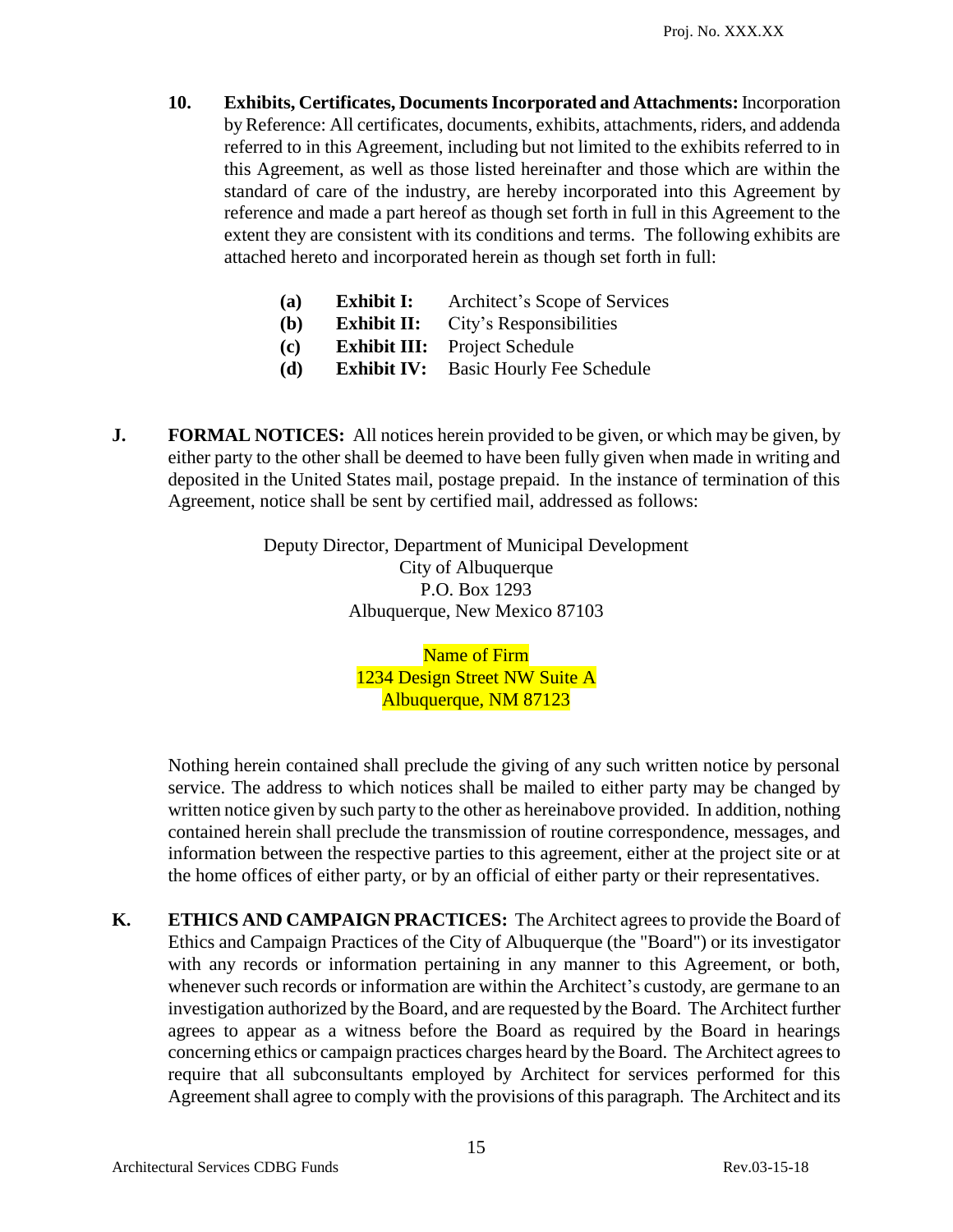subconsultants shall not be compensated under this Agreement for its time or any costs incurred in complying with this paragraph.

- **L. CONFLICT OF INTEREST:** The Architect warrants that it currently has no interest and shall not acquire any interest, direct or indirect, which would conflict in any manner or degree with the performance of services required under this Agreement. The Architect further covenants that, in the performance of this Agreement, no person having any such interest shall be employed by the Architect**.** The Architect also agrees that neither it nor anyone employed by it shall have an interest, direct or indirect, in any company hired for the Project as Architect, subcontractor, supplier, or manufacturer, except for those areas of construction for which the City provides construction phase inspection that is independent of the Architect**.**
- **M. LIMIT ON AUTHORITY:** The Architect agrees not to purport to bind the City to any obligation not assumed herein by the City, unless the Architect has express written authority to do so, and then only within the strict limits of that authority.
- **N. ADMINISTRATION OF THE AGREEMENT:** The City's Chief Administrative Officer, or authorized representative thereof, shall administer this Agreement for the City and the Architect agrees to follow the City's Capital Implementation Program Procedures which are in effect on the date of the City's execution of this Agreement.
- **O. DISCLOSURE:** The Architect hereby affirms that within the two (2) years preceding the execution of this Agreement, neither the Architect nor any of the Architect's officers, agents or employees have made or agreed to make any valuable gift whether in the form of service, loan, thing or promise to any person or any of the person's immediate family, having the duty to recommend, the right to vote upon, or any other direct influence on the selection of firms or persons to provide professional architectural, engineering, landscape architectural, and other related services to the City. Campaign contributions, as defined by the Election Code of the City Charter, shall not be considered as a valuable gift for the purposes of this Agreement.
- **P.** LEGAL SERVICES: Architect shall not be entitled to receive payment pursuant to the terms of this Agreement or otherwise for legal services the Architect procures or employs for any matter related to the study, design, and the construction of the Project except when advance written approval, which specifies the scope of such legal services, is given by the City Attorney.
- **Q. REAL PROPERTY APPRAISAL AND ACQUISITION:** The Architect shall not be entitled to receive payment pursuant to the terms of this Agreement or otherwise for providing services of real property appraisal or acquisition and is expressly prohibited from obtaining appraisals of real property or instituting or causing to be instituted any negotiations or legal proceeding of any nature related to the acquisition of real property as part of the Architect's services under this Agreement.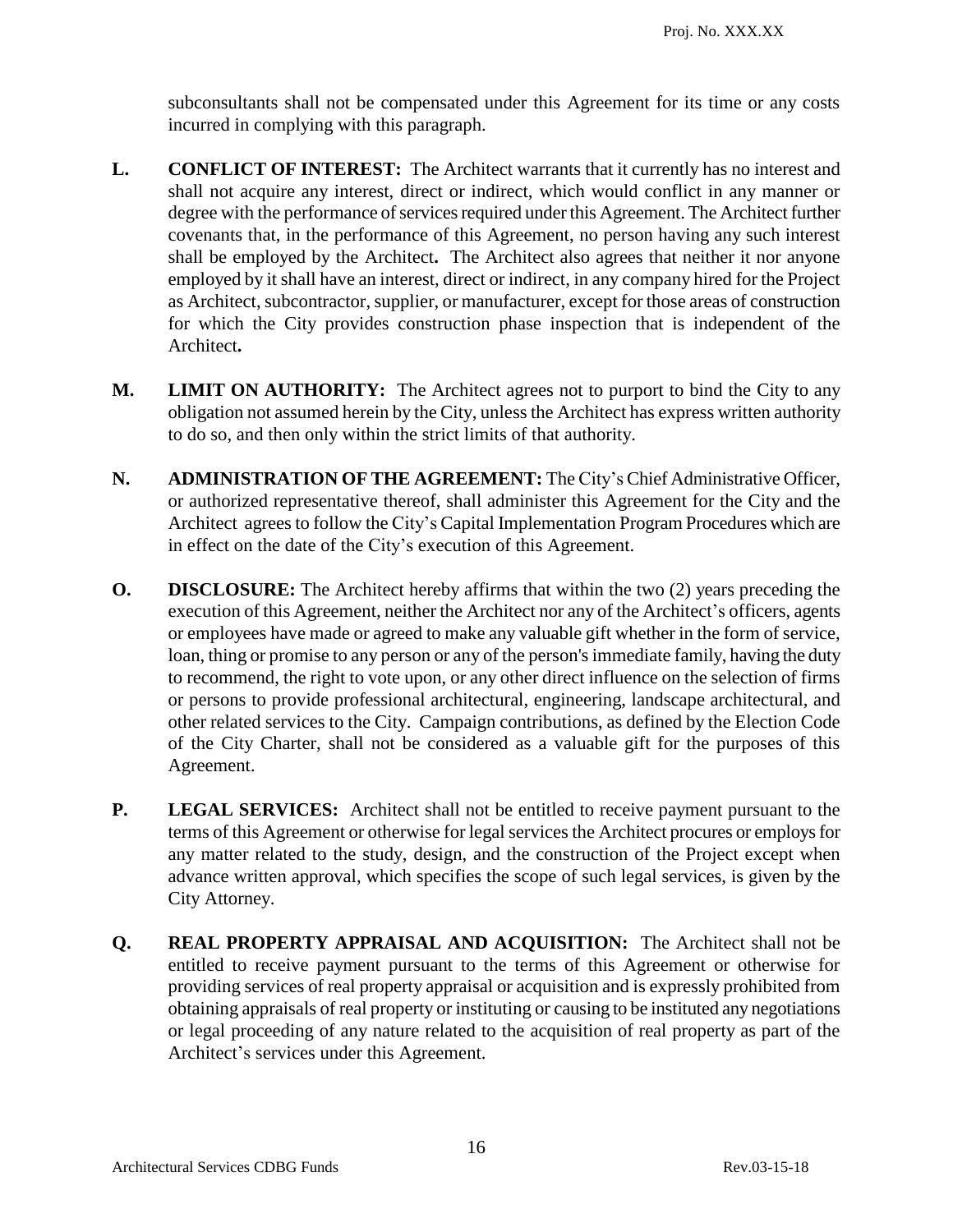**R. SUBSEQUENT CONFLICTS OF INTEREST:** Architect agrees not to serve in the capacity of Architect, Consultant, Expert, or Expert Witness for any party to litigation or pending litigations holding an adverse position to, or claim against, the City on the same subject matter for which the Architect performs services pursuant to the terms of this Agreement.

# **ARTICLE XII INSURANCE**

The Architect shall procure and maintain at its expense until final payment by the City for services covered by this Agreement, insurance in the kinds and amounts hereinafter provided with insurance companies authorized to do business in the State of New Mexico, covering all operations under this Agreement, whether performed by it or its agents. Before commencing the work, the Architect shall furnish to the City a certificate in a form satisfactory to the City showing that it has complied with this Article. Such certificate is required in addition to a copy of each insurance policy required in this article. Various types of required insurance may be written in one or more policies. Kinds and amounts of insurance required are as follows:

- **A. COMMERCIAL GENERAL LIABILITY INSURANCE INCLUDING AUTOMOBILE:** Commercial general liability and automobile insurance policies with liability limits in amounts not less than \$1,000,000.00 combined single limit of liability for bodily injury, including death, and property damage in any one occurrence, for each policy shall be required. Said policies of insurance shall be in effect for the term of this Agreement and include coverage for all operations performed for the City by the Architect, coverage for the use of all owned, non-owned, hired automobiles, vehicles and other equipment both on and off work, and contractual liability coverage shall not exclude the indemnification provisions (including but not limited to Article IX) of this Agreement. The City shall be named an additional insured on the Commercial General Liability Insurance policy on a primary on-contributory basis. This insurance will be primary and will not seek contribution from any other insurance available to the additional insured.
	- 1. Automobile Liability Insurance: An automobile liability policy with liability limits in amounts not less than \$1,000,000 combined single limit of liability for bodily injury, including death, and property damage in any one occurrence. Said policy of insurance must include coverage for the use of all owned, non-owned, hired automobiles, vehicles and other equipment both on and off work.
- **B. WORKER'S COMPENSATION INSURANCE:** Worker's Compensation Insurance in accordance with the provisions of the Workers' Compensation Act, Sections 52-1-1, et seq., NMSA 1978.

# **C. PROFESSIONAL LIABILITY INSURANCE:**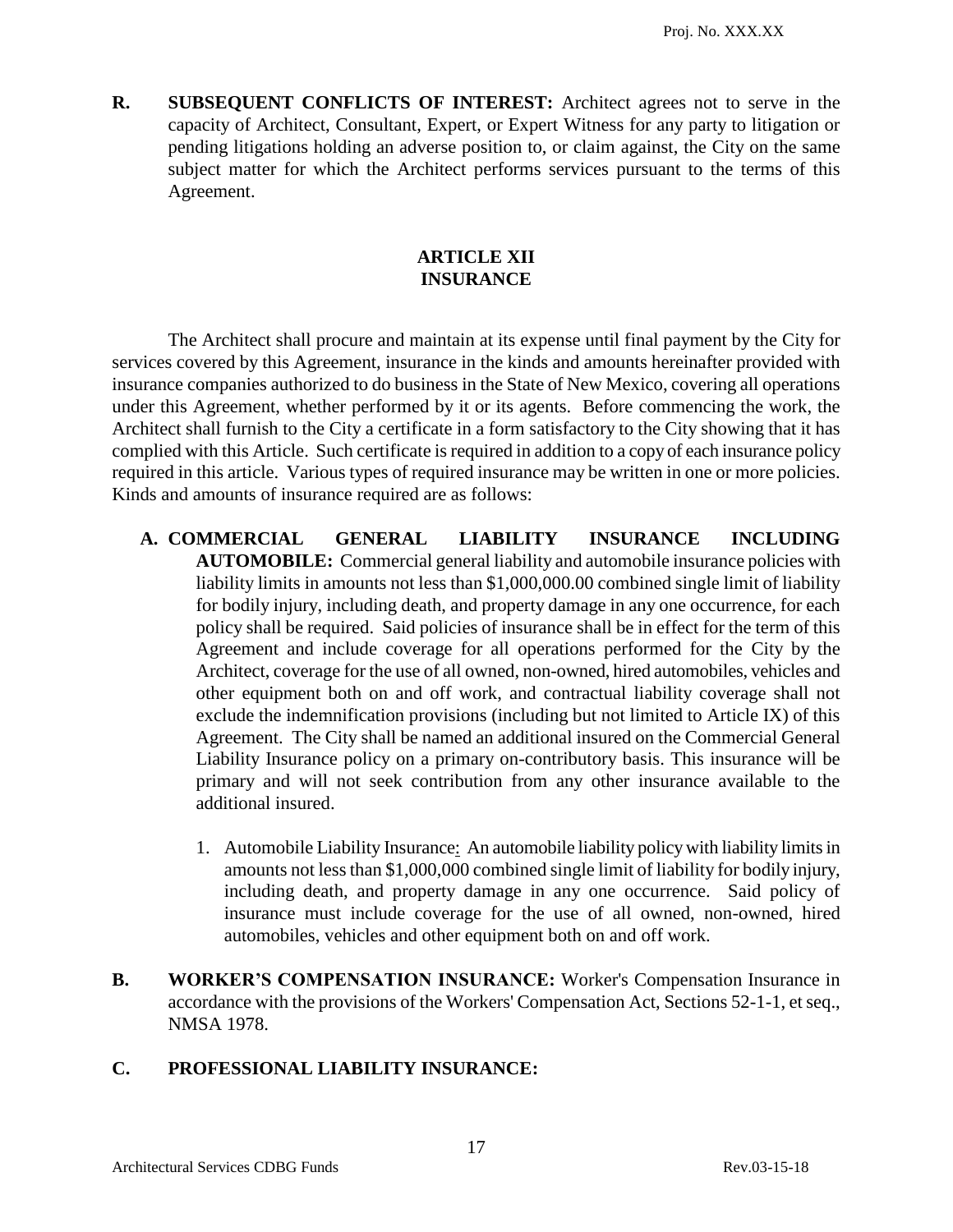- .1. Professional liability insurance in an amount of not less than \$250,000 in the aggregate, provided however, that there shall not be a per claim limit of less than \$250,000. Such policy shall be in effect for the term of this Agreement (the "Basic" Professional Liability Insurance"),
- 2. A policy for "claims made" coverage shall satisfy the requirements of this section, only when coverage is provided for the entire time of the performance of this contract and for one (1) year thereafter, and
	- **(a)** All insurance policies shall allow the Architect to extend the time in which a claim may be made for one (1) year, or for a period equal to the time remaining during which insurance is required by this contract after the cancellation of the policy, whichever is greater, for occurrences or claims that may arise during the term of the policy, and;
	- **(b)** Each new policy shall provide for an inception (or retroactive) date that is the same as the initial effective date of this Agreement, provided that subsections C.2(a) and C.2(b) will not both be required as long as continuous coverage is provided for the time set forth above.
- **D. COSTS OF INSURANCE AND INCREASED LIMITS:** . In the event the City elects to require additional insurance coverage, the cost directly incurred by the Architect which is in addition to the Architect's Basic Professional Liability Insurance shall be a direct reimbursable expense (additional insurance premium cost only), which shall be paid by the City. If, during the term of this Agreement, the City requires the Architect to increase the minimum limits of any insurance required herein, an adjustment in the Architect's compensation will be made in the amount of the actual cost of additional insurance attributable directly to this Agreement.
- **E.** The City reserves the right to review copies of all required insurance policies and amendments or replacement policies at any time.
- F. Required Assurances: This Agreement will be funded with CDBG Grant Program funds through a grant from the U.S. Department of Housing and Urban Development to the City. CDBG Grant Program is governed by the provisions of specific federal laws and rules, regulations and policies to implement those laws, to which the provisions of this Agreement are subject. During the performance of this Agreement, the Architect shall comply with the provisions and assurances set forth in this Agreement, and to such additional federal requirements which are set forth under **Attachment A** hereto (Appendix II to 2 CFR Part 200 and 24 CFR §570.600 through §570.615), to the extent to which such requirements are applicable.
	- A. Compliance with Civil Rights Laws and Executive Orders:
		- (1) The Architect will comply with the provisions of, and act in accordance with, all federal laws, rules and regulations, and Executive Orders related to equal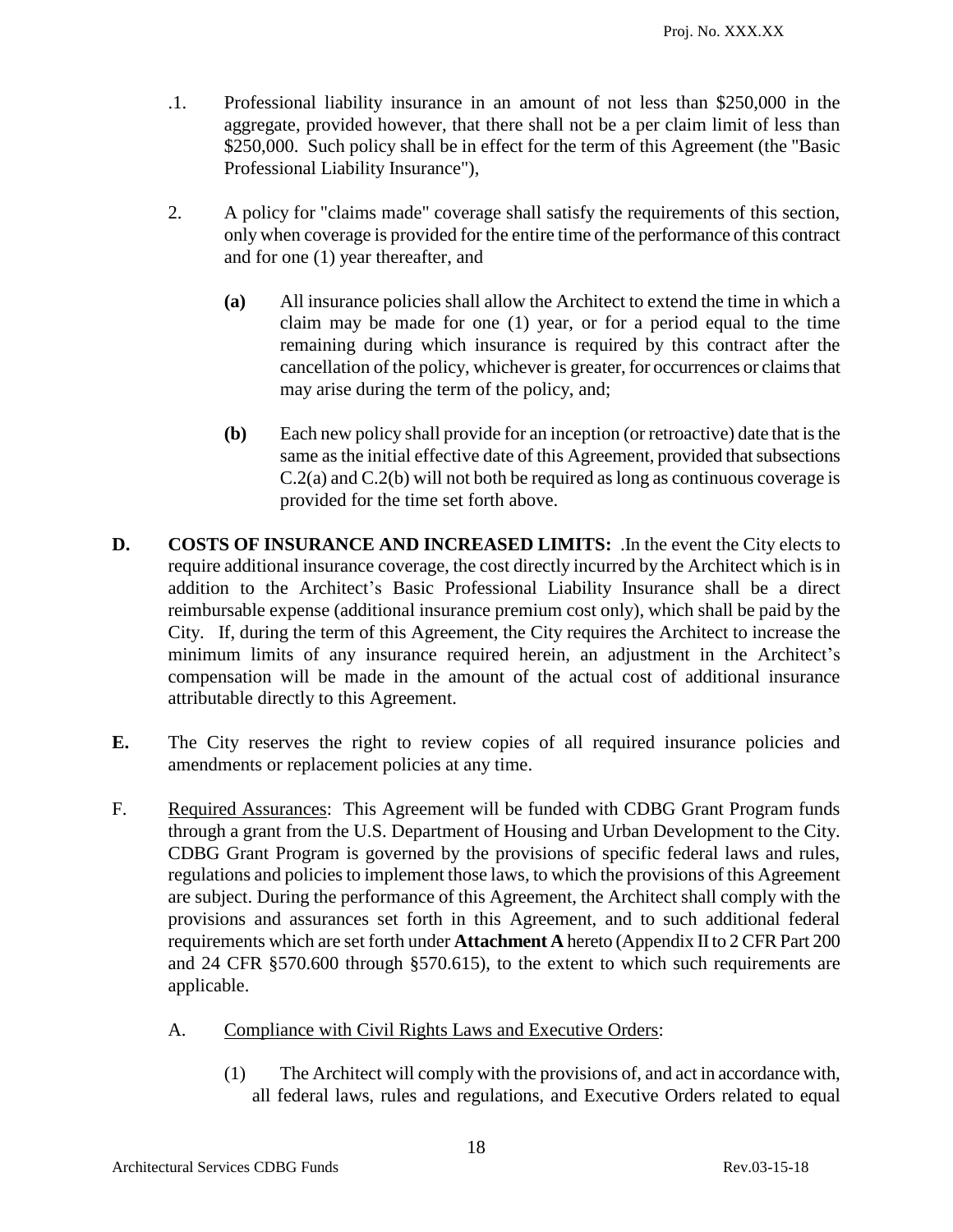employment opportunity, affirmative action, equal access to programs and services, and the enforcement of Civil Rights, including, but not limited to: Section 3 of the Housing and Urban Development Act of 1968, Sections 103 and 109 of the Housing and Community Development Act of 1974, as amended, Title VI and Title VII of the Civil Rights Act of 1964, as amended, Title VIII of the Civil Rights Act of 1968, Sections 502, 503, 504 and 505 of the Rehabilitation Act of 1973, Equal Pay Act of 1963, Age Discrimination in Employment Act of 1967, as amended, the Vietnam Era Veterans Readjustment Act of 1974, the 1986 U.S. Immigration Reform and Control Act, Americans With Disabilities Act of 1990, Executive Order 11063 of 1962 and Executive Order 11246 of 1965, as amended, and the Nontraditional Employment for Women Act of 1991. In addition, the Architect will comply with the New Mexico Human Rights Act (NMSA 1978 §28-1-1 et seq.) and the City of Albuquerque Human Rights Ordinance (ROA 1994 §11-3-1 et seq.).

- (2) The Architect will not discriminate against any employee or applicant for employment because of race, color, religion, gender, sexual preference, sexual orientation, age, national origin or ancestry, physical or mental handicap, disability, or Vietnam era or disabled veteran status.
- (3) The Architect will make reasonable accommodation to the known physical or mental handicap or disability of an otherwise qualified employee or applicant for employment.
- (4) The Architect will ensure and maintain a working environment free of sexual harassment and other unlawful forms of harassment, intimidation, and coercion in all facilities at which the Architect's employees are assigned to work.
- (5) The Architect will in all solicitations or advertisements for employees placed by or on behalf of the Architect, state that all qualified applicants will receive consideration for employment without regard to race, color, religion, gender, sexual preference, sexual orientation, age, national origin or ancestry, or physical or mental handicap or disability.
- B. Use of Funds for Sectarian Religious Purposes: The Architect covenants and agrees that no funds awarded through this program will be used for sectarian religious purposes, and specifically that:
	- (1) there will be no religious test for admission for services;
	- (2) there will be no requirement for attendance at religious services;
	- (3) there will be no inquiry as to a client's religious preference or affiliation;
	- (4) there will be no proselytizing; and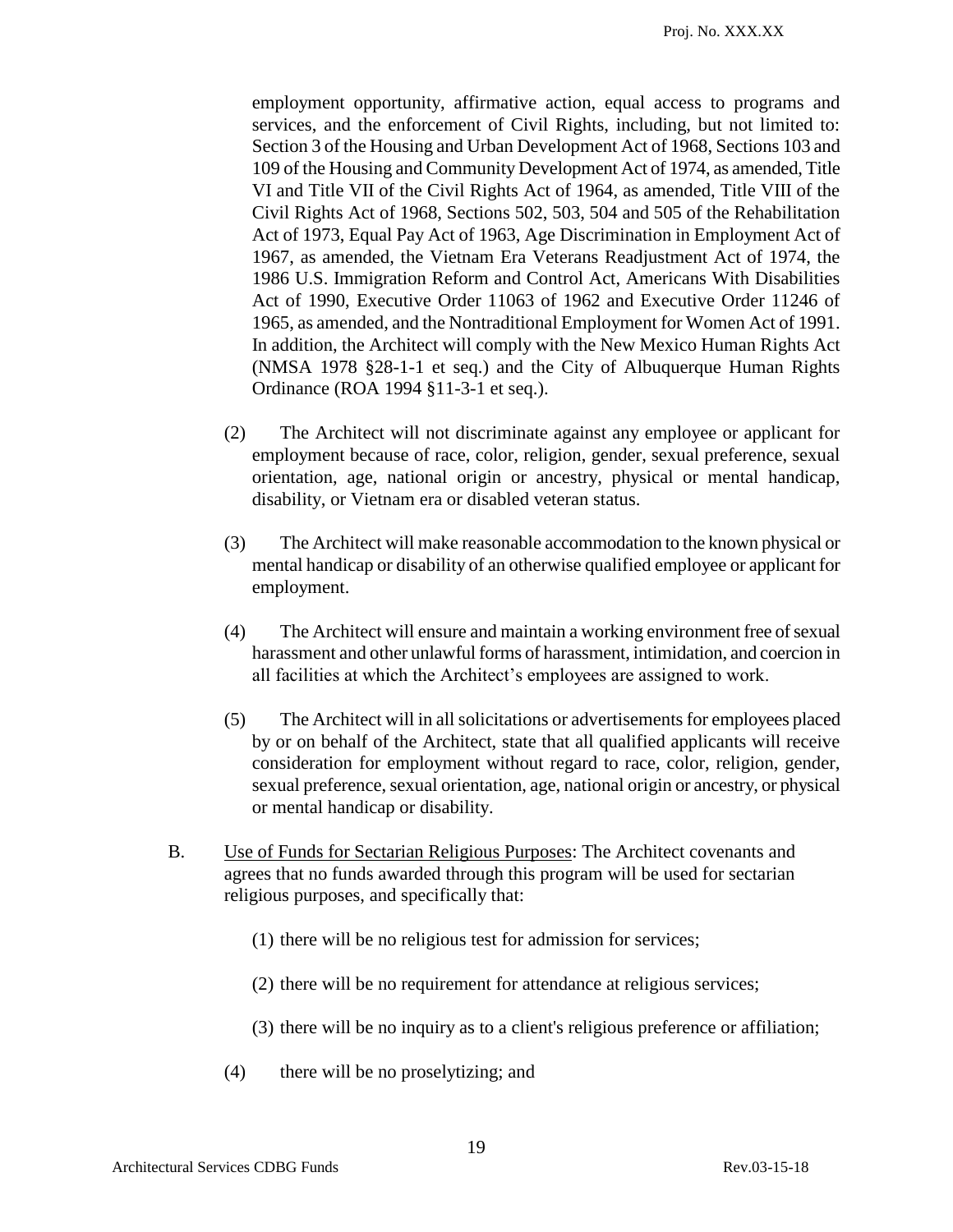- (5) Services provided will be essentially secular.
- C. Lobbying: The Architect understands that utilization of any federally appropriated funds provided to the Architect by the City pursuant hereto to influence or attempt to influence any member or employee of the Executive or Legislative branches of the federal government with respect to a covered federal action is prohibited. The Architect further agrees that it shall comply with the certification and disclosure requirements of the applicable regulations.
- D. Accountability in Government: The Architect understands and will comply with the City's Accountability in Government Ordinance, §2-10-1 et seq. and Inspector General Ordinance, §2-10-1 et seq. and Inspector General Ordinance, §2-17-1 et seq. R.O.A. 1994.
- E. No Collusion: The Architect covenants and warrants that this Agreement is entered into by the Architect without collusion on the part of the Architect with any person or firm, without fraud and in good faith. The Architect also covenants and warrants that no gratuities, in the form of entertainment, gifts or otherwise, were, or during the term of this Agreement, will be offered or given by the Architect or any agent or representative of the Architect to any officer or employee of the City with a view towards securing this Agreement or for securing more favorable treatment with respect to making any determinations with respect to performing this Agreement.
- F. Small, Minority, and Women's Business: The Architect will use its best effort to afford small businesses, minority business, enterprises, women's business enterprises the maximum practicable opportunity to participate in the performance of the Agreement. As used in the Agreement, the terms "small business" means a business that meets the criteria set forth in section 3(a) of the Small Business Act, as amended (15 U.S. C. 632), and "minority and women's business enterprise" means a business at least fifty-one (51) percent owned and controlled by minority group members or women. For the purpose of this definition, "minority group members or women. For the purpose of this definition, "minority group members" are Afro-Americans, Spanish-speaking, Spanish surnamed or Spanish-heritage Americans, Asian-Americans, and American Indians. The Architect may rely on written representations by businesses regarding their status as minority and female business enterprises in lieu of an independent investigation.
- G. Recognition of Support: The Architect shall insure recognition of the role of the City (Grantee) in providing Services through this Agreement. All activities, facilities and items utilized pursuant to this Agreement shall be prominently labeled as to funding source. In addition, the Architect will include a reference to the support provided herein in all publications made available under this Agreement.
- 20. Reports and Information:
	- A. At such times and in such forms as the City and/or the appropriate funding entity may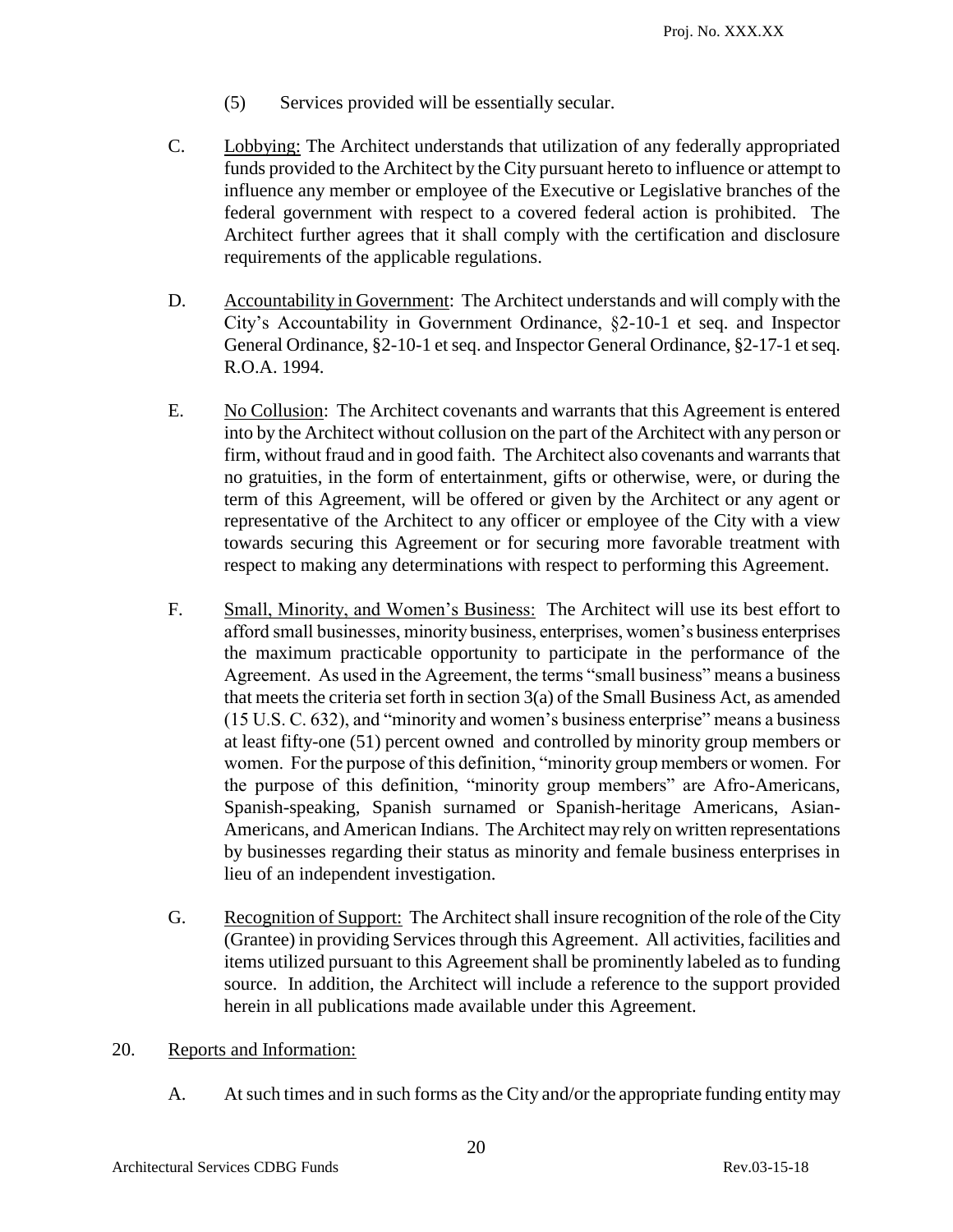require, there shall be furnished to the Department of Family and Community Services of the City of Albuquerque, such statements, records, data and information as the appropriate funding entity or the City may request pertaining to matters covered by this Agreement. Unless authorized by the City, the Architect will not release any information concerning any work product including any reports or other documents prepared pursuant to this Agreement until the final product is submitted to the City.

B. The Architect will cooperate with any City, State or federal program data collection and evaluation efforts by providing the requested information for Services delivered. Failure to do so will result in the suspension and/or termination of this Agreement.

#### **ARTICLE XIII DISCRIMINATION PROHIBITED**

In performing the services required hereunder, the Architect shall not discriminate against any individual on the basis of race, color, religion, sex, sexual orientation, national origin or ancestry, age, or physical handicap.

#### **ARTICLE XIV MULTI-PHASE CONSTRUCTION CONTRACTS**

Where multi-phase construction contracts, other than multi-phase construction contracts that are specifically provided in this Agreement, are deemed to be in the best interest of the City and are so ordered in writing by the City, then a supplement to this Agreement shall be negotiated between the Architect and the City.

#### **ARTICLE XV DISPUTE RESOLUTION**

**A. MEDIATION PROCEDURES:** In the event a dispute concerning this Agreement arises, any party seeking relief shall mail or deliver a written demand to the other party, describing the relief sought and the basis for such relief. The City and the Architect shall attempt to informally negotiate a resolution of such demand. In the event the negotiations fail or no resolution is reached within fifteen days after receipt of the demand, whichever first occurs, the dispute shall be submitted to non-binding mediation. Each party shall pay in equal shares all fees and costs assessed by the mediator. Unless agreed in writing otherwise, the failure of any party making a demand to request mediation within thirty days of the original submission of the demand shall be deemed a waiver of mediation requirements herein, and the parties shall proceed pursuant to Section B of this Article. In the event the dispute is submitted to arbitration, the parties may enter into a written agreement to stay arbitration pending completion of mediation.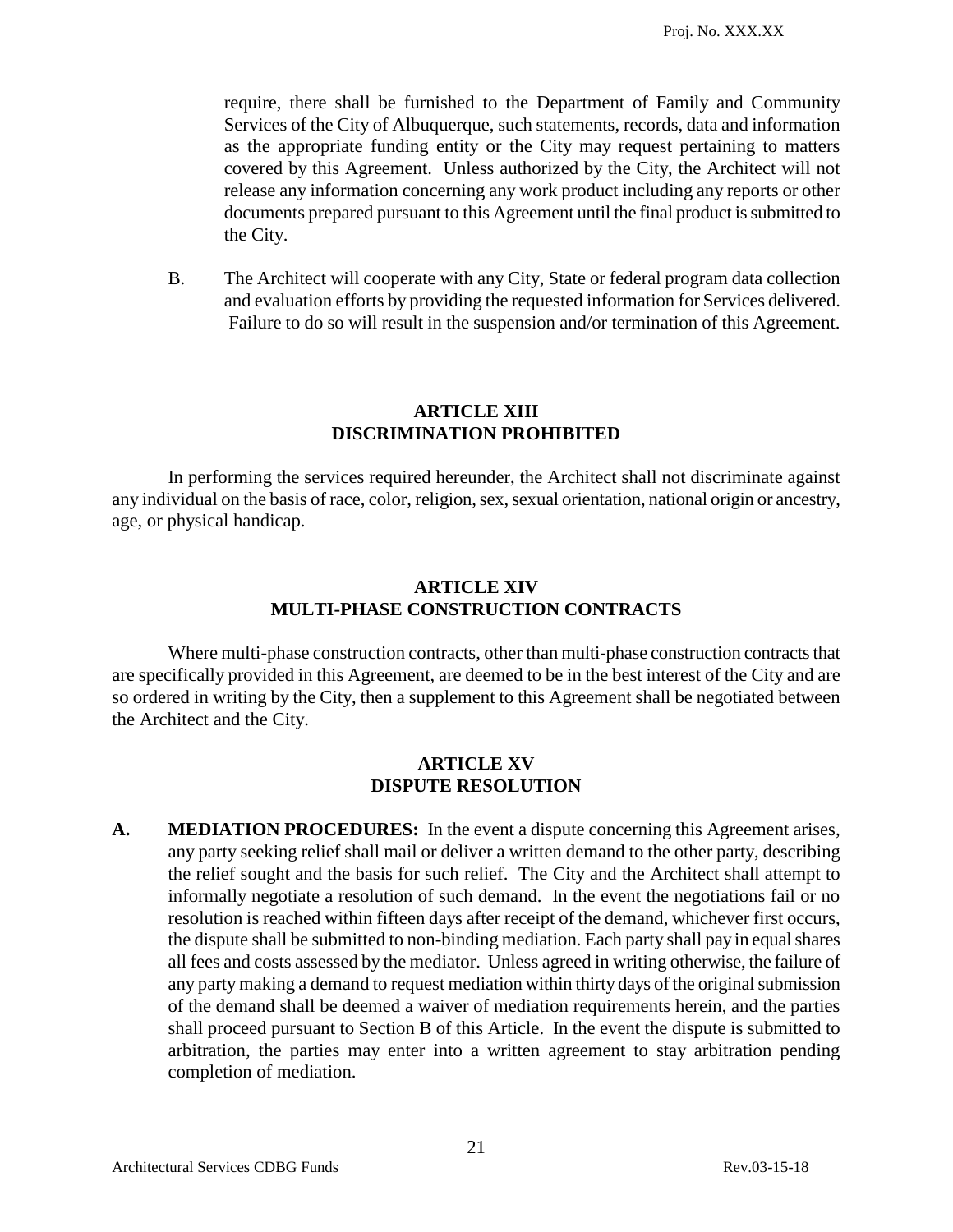- **B. ARBITRATION:** If mediation is not successful, any dispute concerning this Agreement, or the performance, interpretation, or breach thereof, shall then be settled by arbitration pursuant to the Construction Industry Arbitration Rules ("Rules") of the American Arbitration Association ("AAA") then in effect. The arbitrator(s) shall have no power to render an award, which has the effect of altering or amending or changing in any way any provision of this Agreement. The award of the arbitrator(s) shall be final and binding. Judgment upon any such award shall be rendered only by any state or federal court sitting in Bernalillo County, New Mexico. Any and all arbitration proceedings, including discovery ordered by the arbitrator(s) shall take place in Bernalillo County, New Mexico or in the County in which the construction site, which is the subject of this Agreement, is located. In the event this Agreement requires a study phase only, the arbitration proceedings shall be held only in Bernalillo County. In any such arbitration, the arbitrator(s) shall have the powers of a court having jurisdiction as well as all of the powers pursuant to the Rules. Without limiting the generality of the foregoing, the arbitrator(s) shall have the power to issue orders for injunctive relief.
- **C. INJUNCTIVE RELIEF:** The City and the Architect consent and agree to the issuance of any temporary restraining order or preliminary injunction, by any Court sitting in Bernalillo County having jurisdiction, upon the application of any party to the arbitration. Such authority of a Court to order injunctive relief shall terminate upon completion of the appointment of an arbitrator(s) who will then have jurisdiction to issue orders for injunctive relief. Any party to the arbitration may apply to the arbitrator(s) for issuance of an injunction or similar relief, and such application shall be heard by the arbitrator(s) within ten (10) days after the application is filed with AAA. Any Court in Bernalillo County, New Mexico having jurisdiction to render an order confirming the award of the arbitrator(s) shall have jurisdiction to enter an order confirming the issuance of such injunction and making it an order of the Court.
- **D. CONSOLIDATION AND JOINDER:** The City and the Architect consent to the joinder in arbitration of any party necessary for the complete resolution of all disputes arising out of the performance of contracts pertaining to the Work of the Project, including but not limited to the Architect and its subArchitects and subconsultants and the Architect and its subArchitects and suppliers. The City and the Architect also consent to the consolidation of any arbitration under this Agreement with any other arbitration involving the performance of contracts pertaining to the Work of the Project.
- **E. ARBITRATION PROVISION REQUIRED:** In the event the City enters into a construction contract for the project, the City shall require this Dispute Resolution provision (with appropriate changes in the description of the parties) in its contract with the Architect.
- **F. DEMAND:** Notice of demand for arbitration must be filed in writing with the other parties to this Dispute Resolution Article and with AAA. The demand must be made within a reasonable time after the claim, dispute or other matter in question has arisen. In no event may the demand for arbitration be made after the date when institution of legal or equitable proceedings based on such claim, dispute, or other matter in question would be barred by the applicable statute of limitations.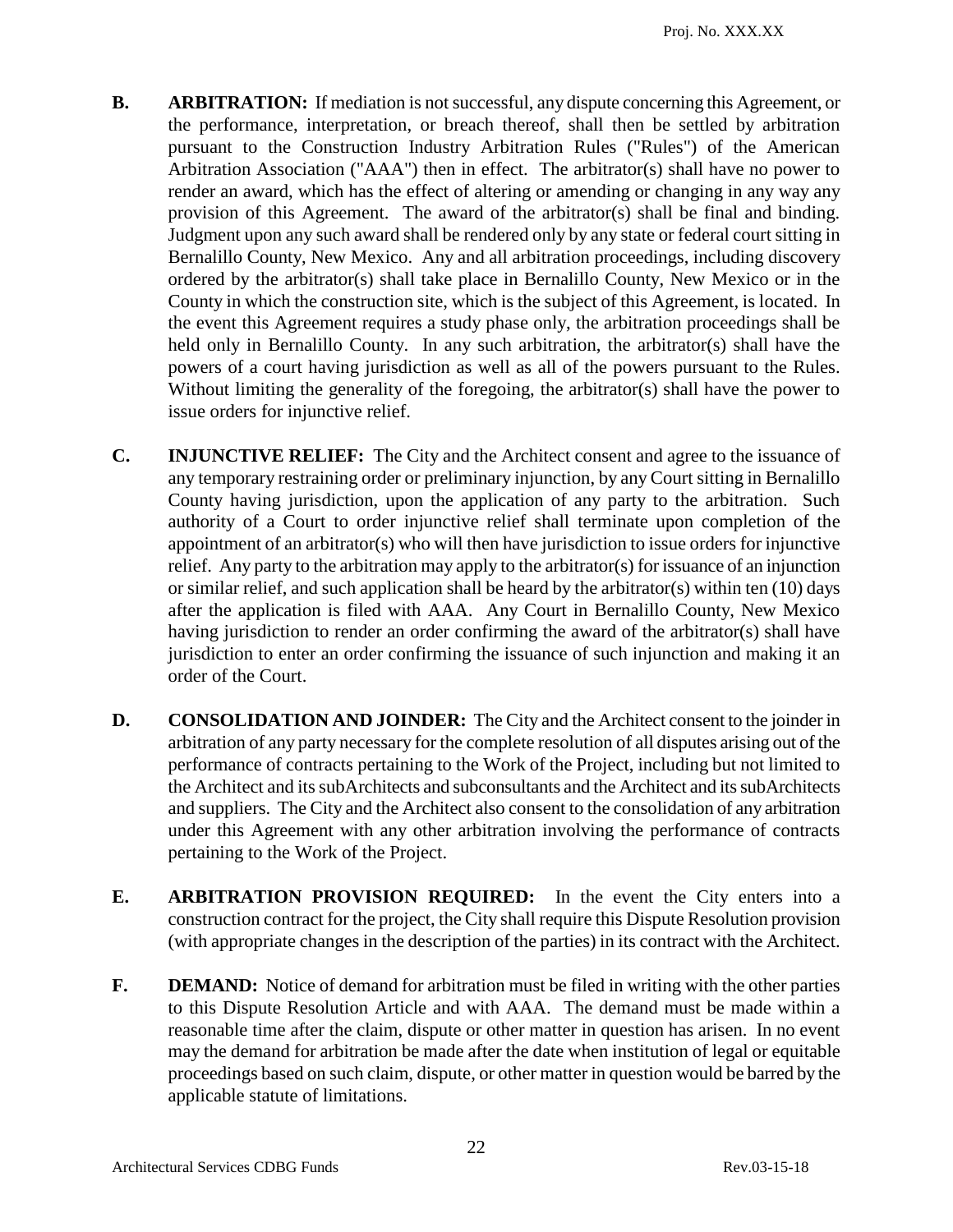- **G. Debarment, Suspension, Ineligibility and Exclusion Compliance**: Pursuant to the provisions of 2 CFR Part 180:
	- 1. The Architect certifies that it has not been debarred, suspended or otherwise found ineligible to receive funds by any agency of the executive branch of the federal government.
	- 2. The Architect agrees that should any notice of debarment, suspension, ineligibility or exclusion be received by the Architect, the Architect will notify the City immediately.
	- 3. The Architect must register with System for Award Management (SAM), https://www.sam.gov.gov/PORTAL/SAM in order to provide the City with documentation that the Architect has not been federally debarred or suspended. The documentation for the Architect must be on file in order to receive federal funds.
	- 4. The Architect shall verify and document that construction contractors report accurate license numbers for all new sub-contractors used in the federally funded projects and that these NM state numbers are checked against existing state and federal debarment listings.

# **ARTICLE XVI CONSTRUCTION CONTRACTOR INDEMNIFICATION**

The City will require in the general conditions of any construction contract, language which states that the construction contractor is required to defend, indemnify, save and hold harmless the City and the Architect and their officers, agents, and employees from and against all suits, actions or claims of any character brought because of any injury or damage received or sustained by any person, persons or property arising out of the performance of the work of the Contractor, or by reason of any act or omission, neglect or misconduct of the Contractor, his agent or employees or any Subcontractor, his agents or employees. The City and the Architect shall also be named as additional insured on the Contractor's commercial general liability insurance policy.

Performance Monitoring: City will monitor the performance of the Architect against goals and performance standards as stated above. The Architect will provide such assistance and information as required by staff of the City to monitor and evaluate the performance of the above mentioned Scope of Services. It is understood that reviews by other officials may be required on dates to be arraigned. Substandard performance as determined by the City of Albuquerque will constitute noncompliance with this Agreement. If action to correct such substandard performance is not taken by the Architect within a reasonable period of time after being notified by the City, contract suspension or termination procedures will be initiated.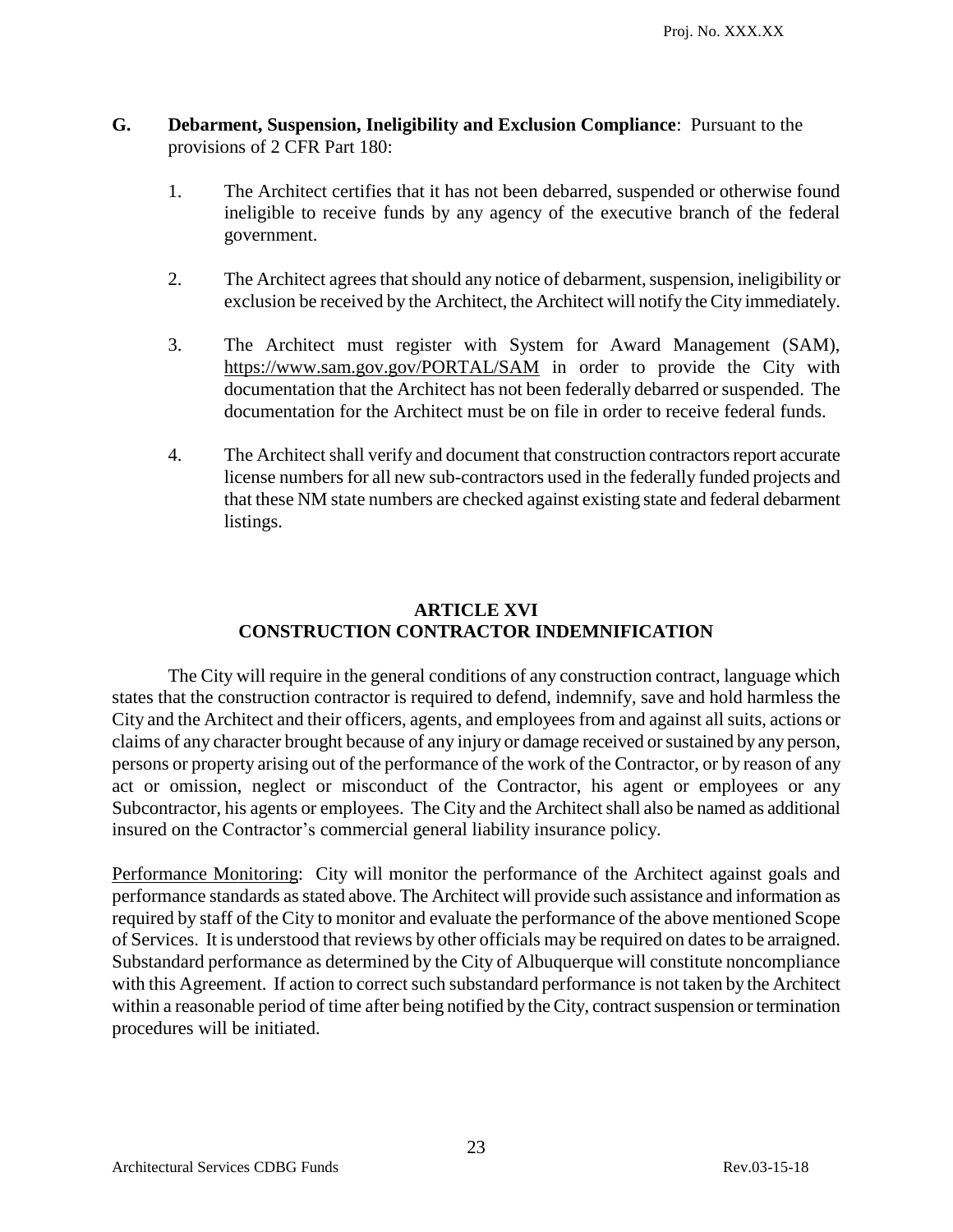#### **ARTICLE XVII HAZARDOUS MATERIALS**

Unless otherwise stated in Exhibit I, the Architect shall not be responsible for identification, handling, containment, abatement, or in any other respect, for any asbestos or hazardous material if such is present in connection with the project. All specifications must comply with the EPA Lead, Renovation, Repair and Painting Program Rule, if applicable. In the event that the City becomes aware of the presence of asbestos or hazardous material at the job site, the City shall be responsible for complying with all applicable federal and state rules and regulations, and shall immediately notify the Architect, who shall then be entitled to cease any of its services that may be affected by such presence, without any liability to the Architect arising therefrom. If the Architect becomes aware of the presence of asbestos or hazardous material at the job site, the Architect shall immediately cease any of its services that may be affected by such presence, without any liability arising therefrom, and inform the City of such materials presence. The Architect will work with the City, where possible, to help find the appropriate personnel, whether it be the City's staff, the Architect's staff, or another consultant, who can help the City with the determination of what to do with the asbestos or hazardous materials.

# **ARTICLE XVIII RELY ON DATA**

The Architect shall indicate to the City the information needed for rendering of services hereunder. The City shall provide to the Architect such information as is available to the City and the City's consultants and contractors, and the Architect shall be entitled to rely upon the accuracy and completeness thereof. The Architect shall review information provided by the City and others and shall give the City an opinion of the risk associated with reliance on such information. The City understands that it is impossible to eliminate all risk, because of the inherent limitation of the techniques available to develop the information, or because of errors, omissions or inaccuracies, which may exist in the information. This article does not modify Article VIII of this Agreement.

#### **ARTICLE XIX CONSTRUCTION JOB SITE SAFETY**

The Architect shall endeavor to guard the City against defects and deficiencies in the work of the Contractor and give prompt notice to the City if the Architect observes or otherwise becomes aware of any fault or defect in the Project or non-conformance with the Contract Documents on the basis of on-site observations as an Architect. The Architect shall not be required to make exhaustive or continuous on-site inspections to check the quality or quantity of the Work. The Architect shall not be responsible for the construction means, methods, techniques, sequences or procedures, or for the safety precautions and programs in connection with the Work, and shall not be responsible for the Contractor's failure to carry out the Work in accordance with the Contract Documents.